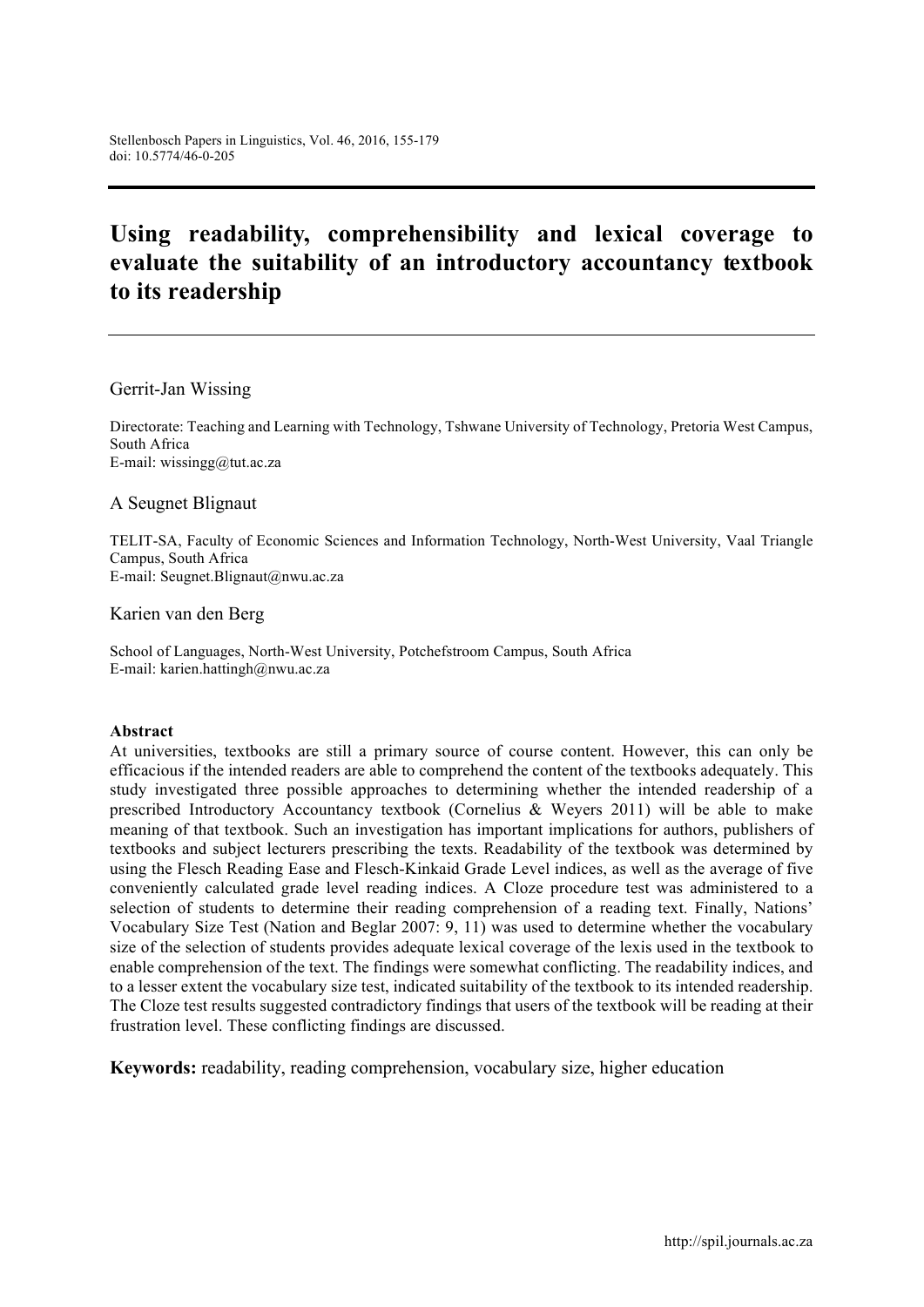#### **1. Introduction**

In academic and other contexts, textbooks are used as a primary source of course content, and courses are often conveniently structured around prescribed textbooks (Cline 1972: 33; Jones 2011: 29; McFall 2005: 72; Phillips and Phillips 2007: 25). Students, while regarding textbooks as valuable to the learning process are fearful that textbooks will be too complicated. They rely heavily on content delivered during lectures, referring to textbooks mostly when they still struggle with material after attending lectures (Jones 2011: 31; Phillips and Phillips 2007: 29). For students to be empowered by the content of their textbooks, they have to extract meaning from the content communicated by the textbooks (Smith and Taffler 1992: 84; Snyman 2004: 15).

In these textbooks, meaning is mostly conveyed by the vehicle of language. However, first-year students at the Tshwane University of Technology (TUT) have poor English literacy skills (Dockrat 2007: 11), owing to the fact that they are often not English First Language (EFL) speakers. It follows then that these students might have difficulty mastering the learning content provided in their textbooks when that content is expressed in the English language.

Authors of prescribed textbooks often gear their writing towards finding peer approval, rather than meeting the instructional needs of students (Cline 1972: 34). Typically the factors considered when selecting a textbook include (i) the pedagogical approach followed by the author(s); (ii) how well the required course material is covered and organised; (iii) illustrations and exhibits included; (iv) supplementary materials; and (v) the facilitator's previous experience with the textbook (Plucinsky, Olsavsky and Hall 2009: 119). However, authors such as Adelberg and Razek (1984: 109–110), Plucinsky et al. (2009: 119) and Smith and DeRidder (1997: 367) suggest that the ability of students to understand the learning content of the textbook should play a far greater role in textbook selection. In order to provide the ability to make meaning from text content with the consideration it deserves in the textbook selection process, factors that influence reading comprehension – such as readability, comprehensibility, the reader's knowledge of the vocabulary used in the text and the interrelationship of these factors with the reader's ability to make meaning of the texts – must be understood better.

To address this issue, this article reports one such an investigation. The aim of the study was to determine whether the textbook prescribed for a university module titled *Accounting for Marketers* presented at the TUT is written at a level that will enable the readers of the textbook to make meaning of the text.

The main research question that guided this investigation is: How do readability, understandability and readers' lexical coverage interrelate as measures for determining the suitability of a prescribed textbook to its intended readership?

This research question was operationalised in terms of three sub-questions:

- 1. To what extent is the prescribed textbook sufficiently readable as measured by a selected number of readability formulae?
- 2. To what extent is the prescribed textbook sufficiently understandable with reference to the scores achieved by its intended readership in a Cloze test drawn from the content of the text book?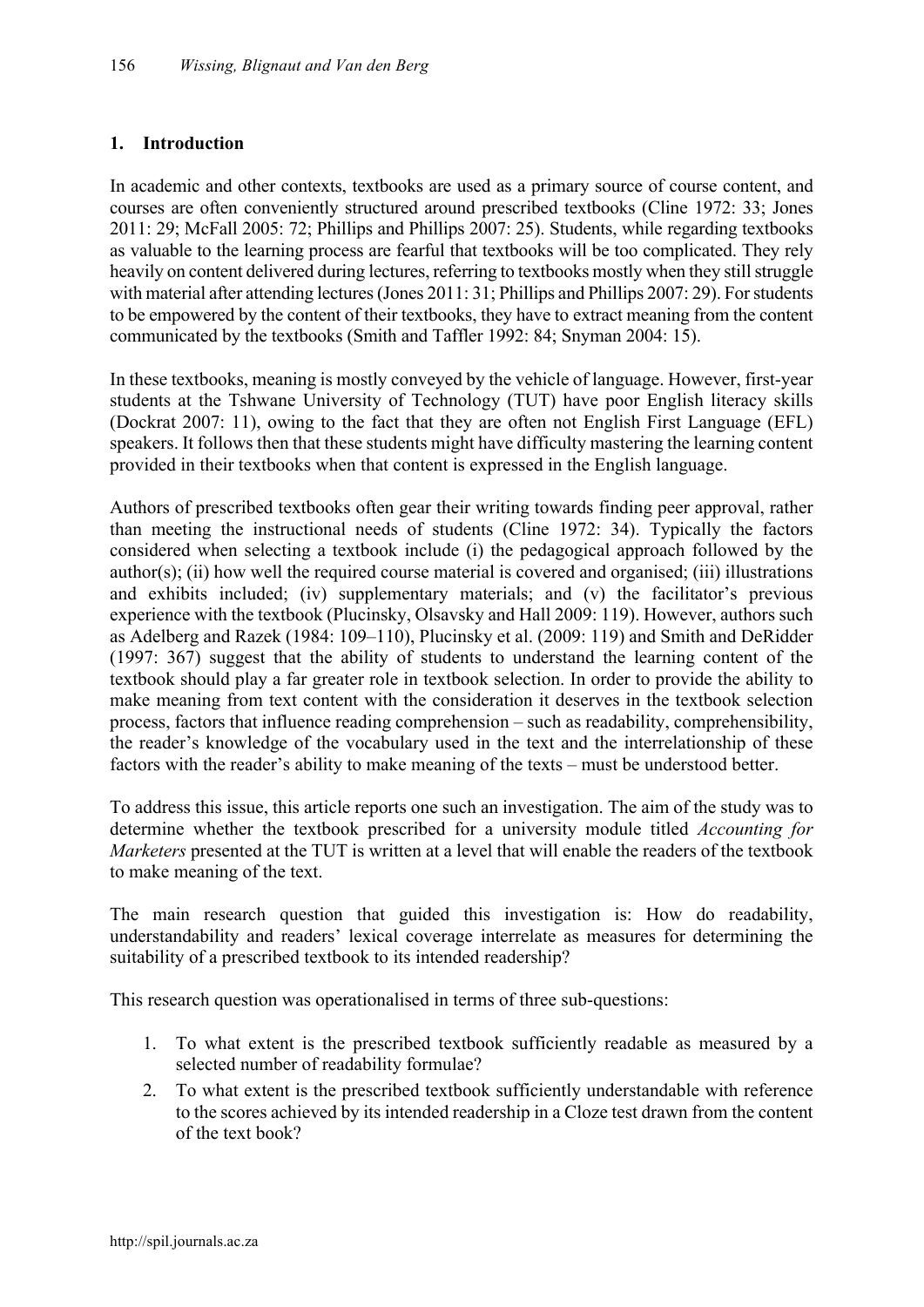3. How can the readers' lexical coverage of the lexis used in a textbook be used as indication of the readers' ability to adequately make meaning of the prescribed textbook?

#### **2. Prior research**

Previous studies have mainly relied on measures of readability and comprehensibility to assess the suitability of textbooks for the target readers. After a distinction is drawn between readability and comprehensibility, a synthesis of some of these earlier studies is provided, highlighting the strengths and weaknesses of the two approaches. A case is then made for investigating the appropriateness of lexical coverage as an alternative approach to determining the suitability of an academic text to its target readership.

## **2.1 Readability and comprehensibility**

While Adelberg and Razek (1984: 109) do not distinguish between readability and comprehensibility (or understandability), others (Chiang, Englebrecht, Phillips and Wang 2008: 48; Jones 1997: 105; Smith and Taffler 1992: 85) make such a distinction, pointing out that while the two attributes are closely related, they are intrinsically different. Similarly, Smith and Taffler (1992: 85) suggest that it is not justified to treat 'readability' and 'understandability' as synonyms as there is a marked, measureable difference between the two concepts. Elucidating this difference, Wray and Dahlia (2013: 73) explain readability as a characteristic of the text itself and understandability as an indication of the readers' ability to make meaning of the text. While a text has to be readable to be understandable, comprehensibility is not only affected by syntactical difficulty, but also by "reader characteristics such as the reader's background, prior knowledge, interest and general reading ability" (Jones 1997: 106).

## **2.1.1 Readability**

Readability refers to the linguistic characteristics of a text, which impacts the ease or difficulty with which a reader will be able to read and understand the text. Readability is distinct from legibility, the latter referring to the actual ease with which a text can be read. The readability level of a text is an indicator of the textual difficulty level of the text and the suitability of the text to readers of particular age groups or grade levels. It is fixed for a given text and is not varied by reader characteristics (Chiang et al. 2008: 48; Jones 1997: 105–106; Lee and French 2011: 694; McLaughlin 1969: 640; Plucinsky et al. 2009: 119).

Word difficulty and familiarity, along with sentence length, may be useful as indicators of reading difficulty. The difficulty of individual words used in a text influences a reader's ability to understand the text. Word difficulty depends on the length and familiarity of a word. The basic assumption is that longer, less familiar words are harder to read than shorter ones, though there are exceptions such as technical words that may be short, but unfamiliar. Word familiarity relates to a word's ranking in word frequency lists. A relatively large proportion of English text is made up of a relatively small number of English words, meaning that these words are very familiar. Frequency of use varies between different nationalities and different age groups, which consequently reduces the value of word frequency as indicator of word familiarity. In addition to these two factors, sentence difficulty also impacts readability. As a rule, longer sentences are harder to read than shorter ones. However, shorter sentences may contain concepts that are complex and difficult to understand, while longer sentences may provide more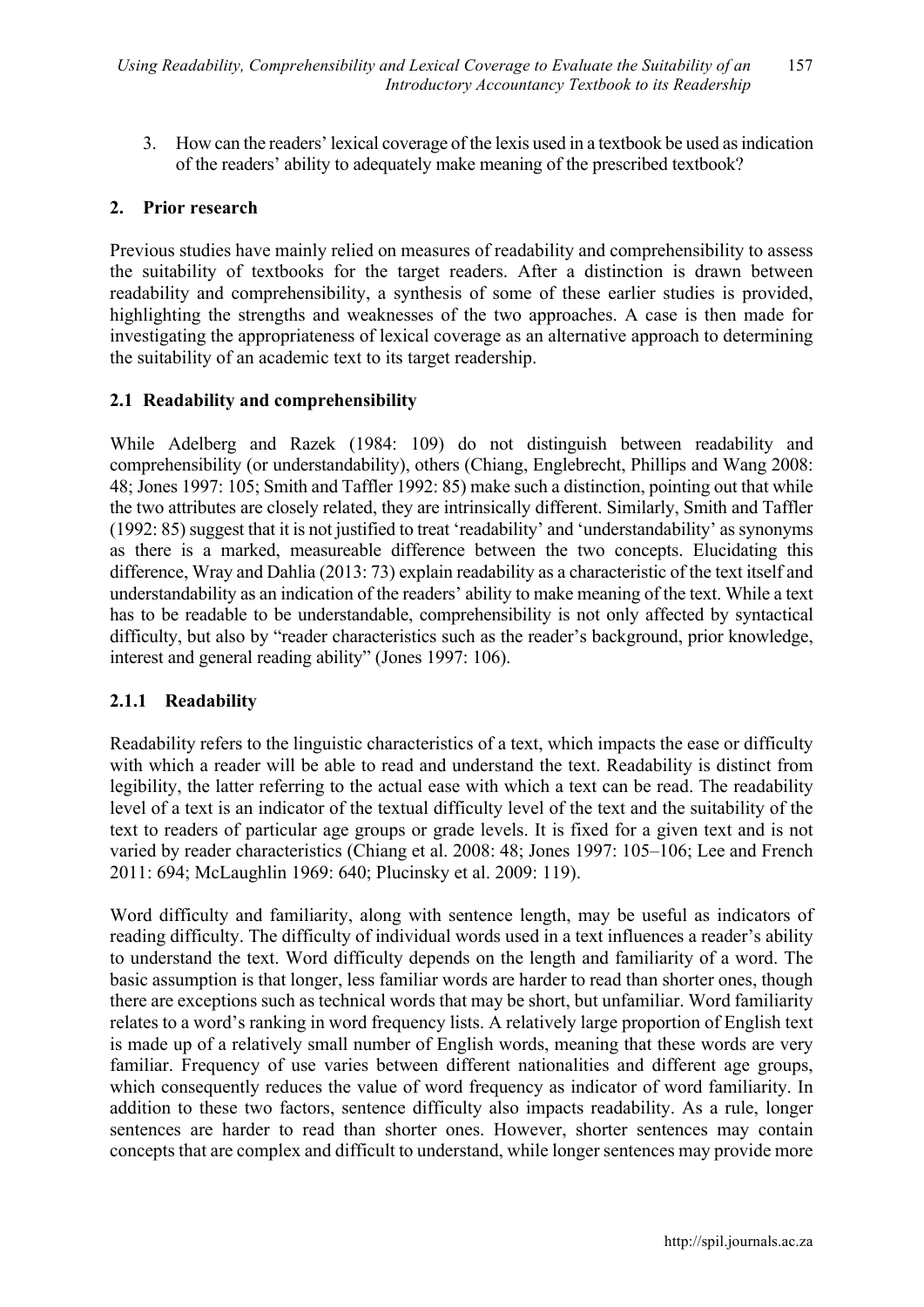helpful clues to the meaning being conveyed. Cohesion and coherence within a text may aid readability for those readers with sufficient reading skills (Klare 1974: 97–98; Stevens, Stevens and Stevens 1992: 368–369; Wray and Dahlia 2013: 74–76).

The extent to which the writer shares meaning with the reader can be enhanced when the writer takes the lexical, textual and background knowledge of the reader into consideration while composing the text (Snyman 2004: 16). However, this may be near impossible with texts published and prescribed globally. Therefore, the selection of the text must be conducted thoughtfully. At the same time, care should be taken not to oversimplify language in an attempt to improve readability. While shorter sentences and words with fewer syllables are considered easier to read, simple language might not foster the development of complexity in mental models where such complexity is necessary to deal with complex situations and course content. Absence of sentence complexity in the prescribed texts read by students may also have a negative impact on students' ability to convey complexities in their own writing (Davidson 2005: 71–72; Lee and French 2011: 695).

Spinks and Wells (1993) recommend that readability should be a prime measure for textbook selection. While there may be other influencing factors besides readability, academic performance and student retention decline as textbooks become more difficult to read. Peterson (1982: 2) found a significant relationship between text readability and academic achievement in Accounting. He concludes that readability may be used to predict which students might experience academic difficulty in technical subjects such as Accounting.

Davison and Kantor (1982: 189, 191) warn that readability formulae do not define actual readability and should not be used unguardedly as actual readability is not a simple function of objectively measureable properties such as word and sentence length. Syntax (sentence length and grammatical complexity) and semantics (difficulty of words measured in number of syllables) are commonly used in calculating indices of readability, but these calculated indices of readability take no account of whole-text aspects and reader characteristics such as skill, motivation and experience (Bargate 2012: 5; Chiang et al. 2008: 48–49; Sydes and Hartley 1997: 143; Sydserff and Weetman 1999: 459).

Readability is also influenced by a number of subjective factors, such as "the explicitness of connection between clauses, the extrasentential, pragmatic factors of discourse and sentence topic and focus, the inference load placed on a reader, the epistemological status of statements, and finally, the appropriateness of vocabulary for a particular audience reading with limited background knowledge" (Davison and Kantor 1982: 189, 191).

Courtis (1995:6), Fry (1989: 294), and McConnell and Paden (1983: 66) add that concept density, level of abstraction, complexity of ideas, extent to which these ideas are reinforced through repetition or restatement, the effect of the author's writing style on reader's interest and motivation, use of active voice, use of illustrations, and a number of other factors all have an influence on readability. They also mention the inappropriateness of using readability formulae where understanding relies heavily on whether or not readers are familiar with subject-specific terminology.

While all these points of criticisms are valid, the formulae remain useful for predicting a reader's reading comprehension, oral reading errors and willingness to carry on reading.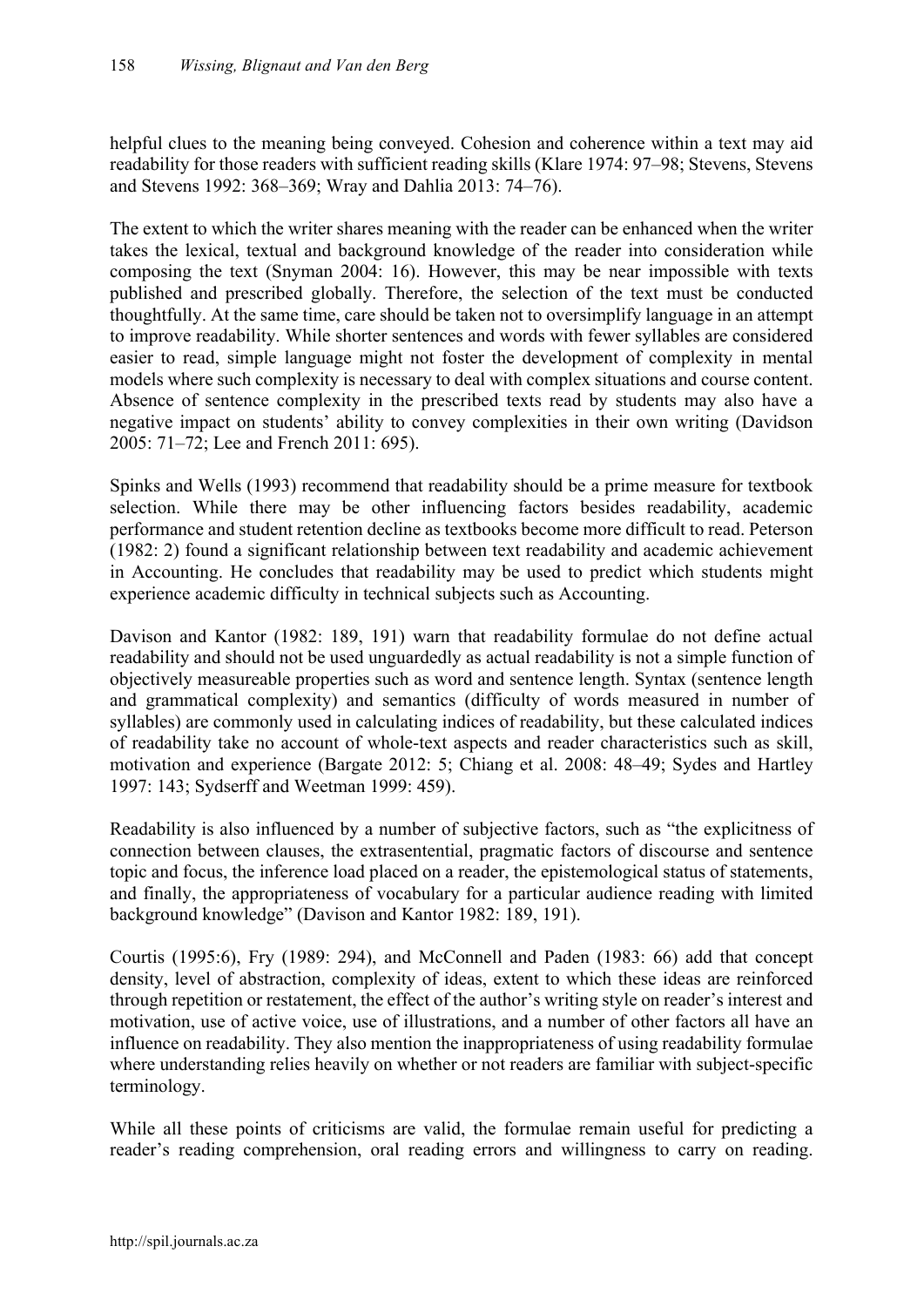Readability formulae have been well researched as being indicative of whether a text will be understood by its intended readership and should be used, in conjunction with other factors, to aid in textbook selection (Courtis 1995: 6; Fry 1989: 294–296).

There are more than 200 objective, valid, easily administrable and repeatable reading indices (Chiang et al. 2008: 50; Fry 1989: 294; Lee and French 2011: 695; Shuptrine and Moore 1980: 397, 400). Reading indices such as the Flesch Reading Ease and Flesch-Kinkaid Grade Level indices are included in some word processing packages, making calculation easy. These indices are calculated with reference only to the average sentence length of a text and the average number of syllables per word of the text. The indices offer a pragmatic approach to determining a single, summary average readability score without requiring access to information of the characteristics of the eventual readers of a text (Courtis 1995: 6; Fry 1989: 294–296).

The Flesch Reading Ease index in particular is often used or referred to in research into the readability of texts (Bargate 2012: 9; Jones and Smith 2014: 191). This index scores the readability of text samples within a range of 0 to 100. Text with a readability score of 0 would be very difficult to read, while text with a readability score of 100 would be very easy to read. Text with a readability score of 90 to 100 indicates that a reader, who has completed Grade 4, should be able to correctly answer 75% of comprehension questions set over the text. Every 10 points of the scale increases the grade level of the text by one grade up to about Grade 7. Thereafter, grade levels are impacted to an increasing degree (Flesch 1948: 225).

The Flesch-Kincaid Grade Level index (FKGL) uses a simplified formula to directly predict the grade level for which the text is suitable (Kincaid, Fishburne, Rodgers and Chissom 1975: 19). In order to interpret her findings, Bargate (2012: 14) used readability scales adapted for use in South African educational grade levels. This adapted scale is displayed in Table 1, which also includes the type of text typically written at that readability level (Flesch 1948: 230).

| <b>Flesch Reading Ease Index</b> | <b>Reading level</b>               | <b>Text type</b> |  |  |  |
|----------------------------------|------------------------------------|------------------|--|--|--|
| $90 - 100$                       | Very easy (Grade 5)                | Comics           |  |  |  |
| $80 - 89$                        | Easy (Grade 6)                     | Pulp fiction     |  |  |  |
| $70 - 79$                        | Fairly easy (Grade 7)              | Slick fiction    |  |  |  |
| $60 - 69$                        | Standard (Grades 8 and 9)          | Digests          |  |  |  |
| $50 - 59$                        | Fairly difficult (Grades 10 to 12) | Quality          |  |  |  |
| $30 - 49$                        | Difficult (Undergraduate)          | Academic         |  |  |  |
| $0 - 29$                         | Very difficult (Postgraduate)      | Scientific       |  |  |  |

**Table 1:** Seven-point General Reading Ease scale adapted for South Africa

Table 1 summarises characteristics of the text in terms of degrees of reading level. These levels are reflective of the reader's ability to make meaning of texts at each of these levels.

Much criticism has been levelled against the use of readability indices as indicator of readers' ability to understand a text. The main objection is that these indices measure qualities of the text, and not qualities of the reader (Bargate 2012: 5; Chiang et al. 2008: 48–49; Sydes and Hartley 1997: 143; Sydserff and Weetman 1999: 459). However, this study still included readability, as the aim was to establishing how readability indices compare with other measures of comprehensibility when evaluating the suitability of a text for its intended readership.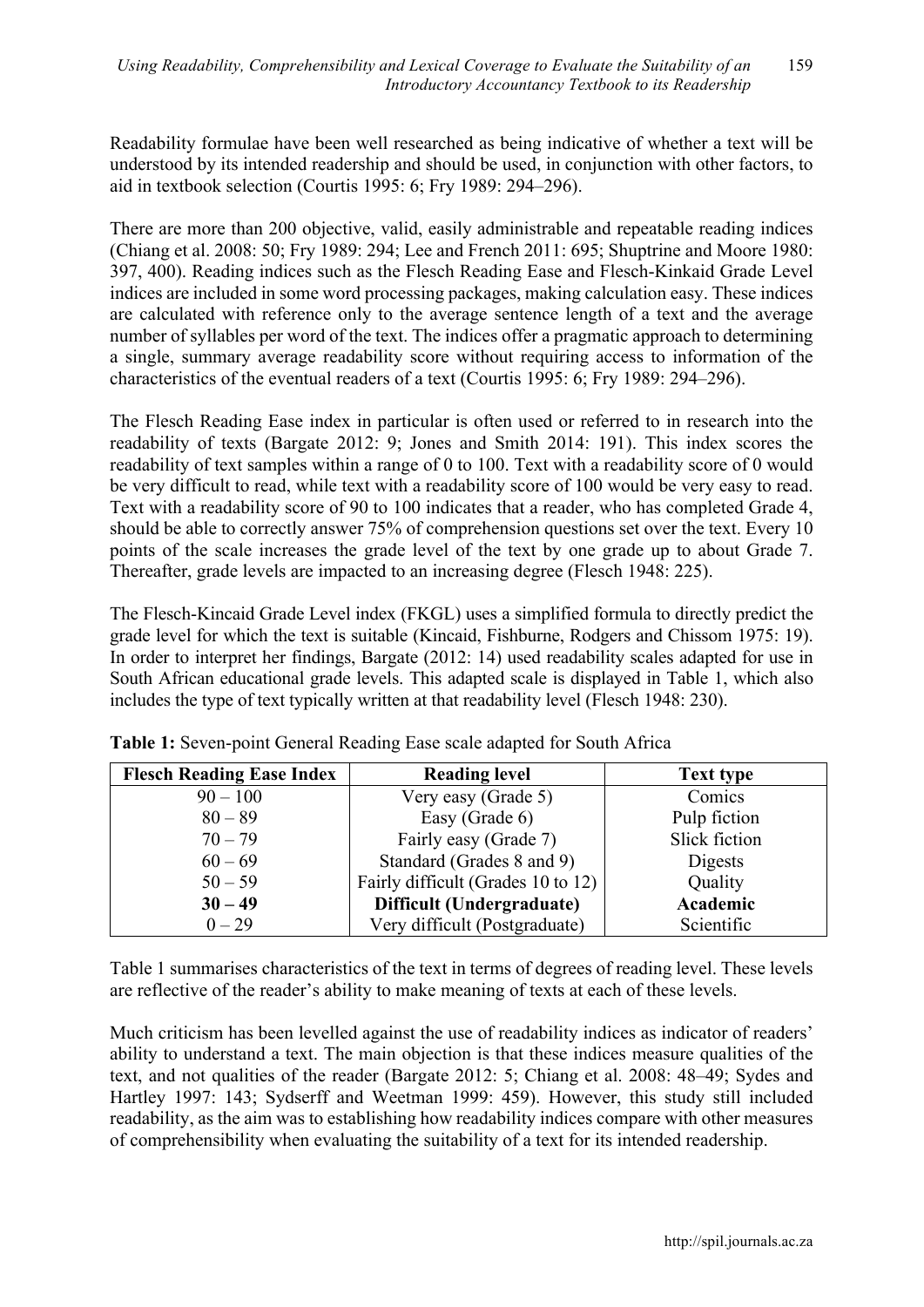Objections against using measures of readability can possibly be addressed by using a measure of comprehensibility such as the Cloze test<sup>1</sup>. Cloze tests are used widely to measure reading comprehension objectively, reliably, validly, and with due consideration for reader qualities (Adelberg and Razek 1984: 109; Bormuth 1969: 358–363; Stevens, Stevens and Stevens 1993: 291; Taylor 1957: 20). Comprehensibility and the use of Cloze tests to measure comprehensibility is discussed next.

# **2.1.2 Comprehensibility**

Readability, which is essentially fixed for a given text, contributes to, but is not equal to understandability of the text, which can vary among readers of the same text. For a text to be understood by a reader, it has to be readable by that reader. A text being readable does not guarantee that it will be understandable, although understandability of a text can at least partially be predicted by readability indices. (Flory, Phillips and Tassin 1992: 152; Jones 1997: 105–106; Plucinsky et al. 2009: 119; Smith and Taffler 1992: 94). Adelberg and Razek (1984: 109) define understandability as "the ability of readers to comprehend … textbooks and to complete the act of communication initiated by the writers of those textbooks." According to De Vos and Raepsaet (2010: 5) a text is understandable when the receiver receives the message as intended by the sender. Given this distinction between readability and understandability, it is necessary to think twice about using readability measures as indicators of understandability, as readability may not be directly related to understandability (Davidson 2005: 59; Smith and Taffler 1992: 85, 93).

Meyer (2003: 205) identifies four sets of variables that interact to influence understanding, viz. reader variables (such as verbal ability, word knowledge, education and age), strategy variables (such as structure strategy, rereading and underlining), text variables (such as structure, topic content, word familiarity and cohesion) and task variables (such as mode and rate of presentation, response mode and task requirements). Understandability concerns itself with the reader's ability to understand the content dealt with in a text, and is dependent on reader attributes such as the reader's background, prior knowledge, interests and reading skills. (Chiang et al. 2008: 48; Jones 1997: 105–106).

Comprehensibility measures are essential in ensuring appropriate text selection. To illustrate the importance of understandability of text, Wray and Dahlia (2013: 72) use the example of a test item with a readability level that exceeds the readers' reading ability. Such an item may no longer assess subject matter knowledge but rather their reading ability. Razek, Hosch and Pearl (1982: 23) point out that an easily understandable textbook enables independent self-study by students, thereby allowing for lecture time to be used for supplementary learning activities.

The Cloze procedure was initially introduced as a measure of readability, but its usefulness was soon extended to include application to understandability. In a Cloze test, a number of passages of equal length are selected from a text. Passages are then mutilated by deleting selected words and replacing the words with a standard sized blank space. The test is administered by requiring participants to guess the deleted words, gaining clues from words remaining in the passage. Where a high number of deletions are guessed accurately, the text is considered more understandable than

<sup>&</sup>lt;sup>1</sup> Cloze procedure tests are constructed by deleting random words, significant words or every  $n^{th}$  word from a text paragraph, and replacing the deletions with spaces of equal length. Test subjects have to 'close' the gaps by guessing the missing words and inserting them into the blank spaces. The ability to correctly guess the missing words is thought to rely on the subject's ability to make sense of the remaining text in the paragraph (Taylor 1957: 19).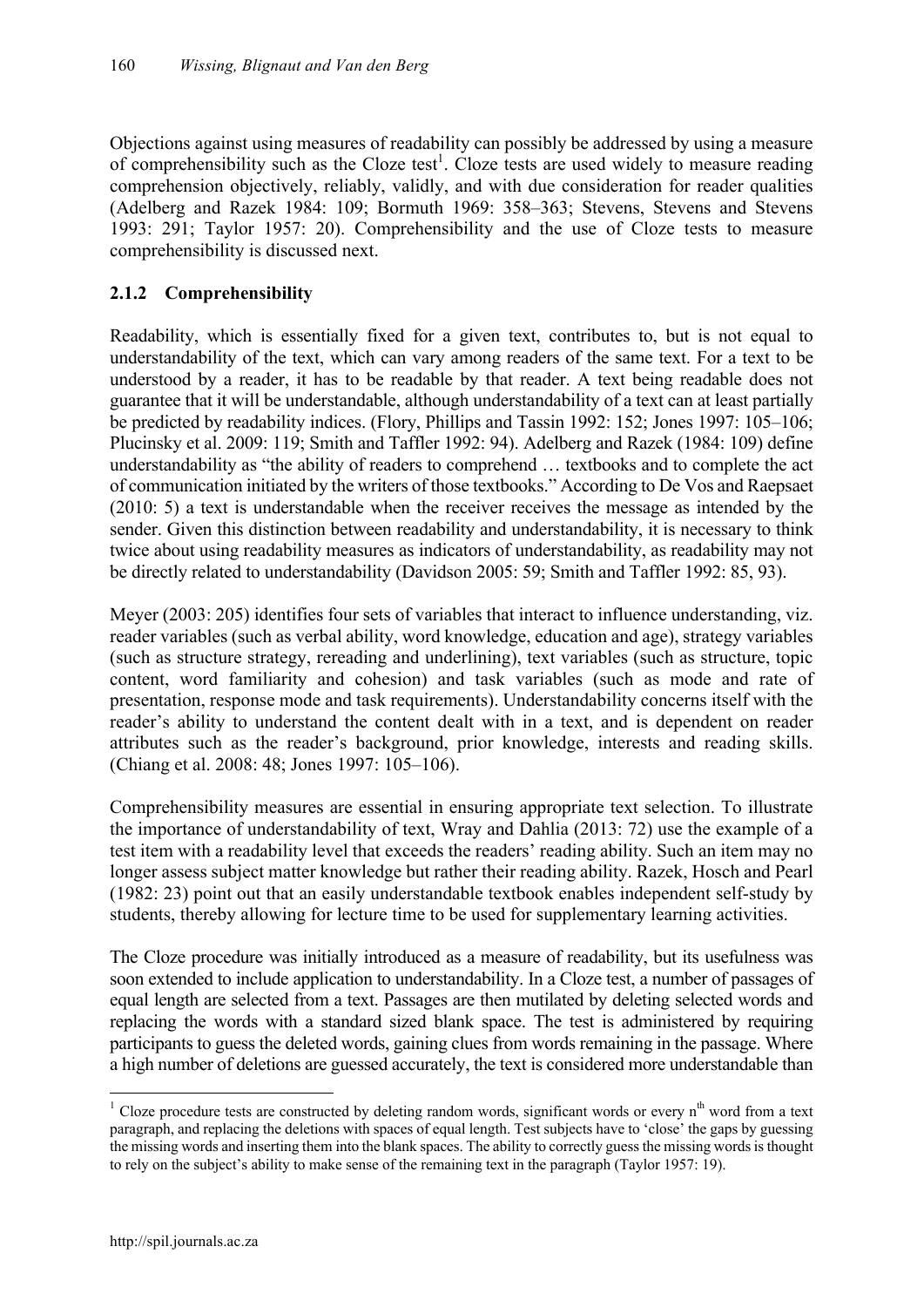a text where only few deletions are guessed accurately (Taylor 1956: 81–83; Taylor 1957: 19–20). Where a distinction is made between readability and understandability, the Cloze procedure is superior to readability indices as indicator of text understandability (Jones 1997: 106). By testing reading skills, Cloze tests require reader-text interaction and so overcome many of the objections against readability indices, which rely on syntactic and vocabulary features of text as indicators of understandability (Bargate 2012: 7–8; Jones 1997: 106; Smith and Taffler 1992: 87; Taylor 1957: 20). A Cloze test measures reading comprehension objectively, reliably and validly (Adelberg and Razek 1984: 109; Bormuth 1969: 358–363; Stevens et al. 1993: 291).

Jones (1997: 106), among others, is critical of using Cloze procedures, contending that they do not necessarily measure reading comprehension; that validating results of Cloze tests against readability indices is problematic; that there is a lack of consensus about interpreting scores meaningfully; and that using Cloze tests for technical texts presents challenges. Flory et al. (1992: 152) also argue that Cloze tests are difficult to administer and time consuming for research subjects, possibly leading to researchers using only a small number of passage selections. Too small a number of passage selections may not be representative of the entire text, especially where more than one author contributed to the text. In refuting this argument, Stevens et al. (1993: 290–291) point out that three randomly selected passages are sufficiently representative of a text. Furthermore, it should be noted that some software applications such as Blackboard Learn<sup>TM</sup> now offer Cloze-type questions as a standard feature, making compilation and administration of Cloze tests somewhat easier.

An important aspect to be considered when using Cloze tests is the interpretation of scores. There is need for a frame of reference when relating a Cloze score to corresponding scores in a reading comprehension test. The rule of thumb for oral reading texts at the *instructional* level, suited to supervised textbook-based instruction, is that a student should be able to score at least 75% in a comprehension test covering the text. For *independent* level texts (reference and voluntary reading) the student should be able to score 90% in such a comprehension test. The related Cloze scores are 44% and 57%, respectively. Cloze scores of 43% and lower characterises understanding at the reader's *frustration* level and indicate that the text is too difficult for students (Bargate 2012: 16; Bormuth 1968b: 196; Bormuth 1971: 147). Rankin and Culhane (1969: 197) have determined corresponding required Cloze scores for instructional and independent level texts at 41% and 61%, respectively. In her study, Bargate (2012: 16) used Bormuth's (1968b: 196) guidelines to interpret the results of her Cloze test. These guidelines are set out in Table 2.

**Table 2:** Cloze comprehension levels

| Cloze score    | Level                                                                           |
|----------------|---------------------------------------------------------------------------------|
| $0\% - 43\%$   | <i>Frustration level</i> – language is too difficult for readers to cope with   |
| $44\% - 57\%$  | <i>Instructional level</i> – readers able to cope, but some assistance required |
| $58\% - 100\%$ | <i>Independent level</i> – readers able to cope with the language               |

While there is little consensus about how understandability should be measured, most recent research in readability of Accounting texts has focused on Cloze procedures. However, Cloze procedures may not measure understandability, but rather only the ability to infer missing words correctly (Jones and Smith 2014: 184–187; Jones 1997: 118). These and other limitations in current approaches to measuring understandability, such as the difficulty to administer Cloze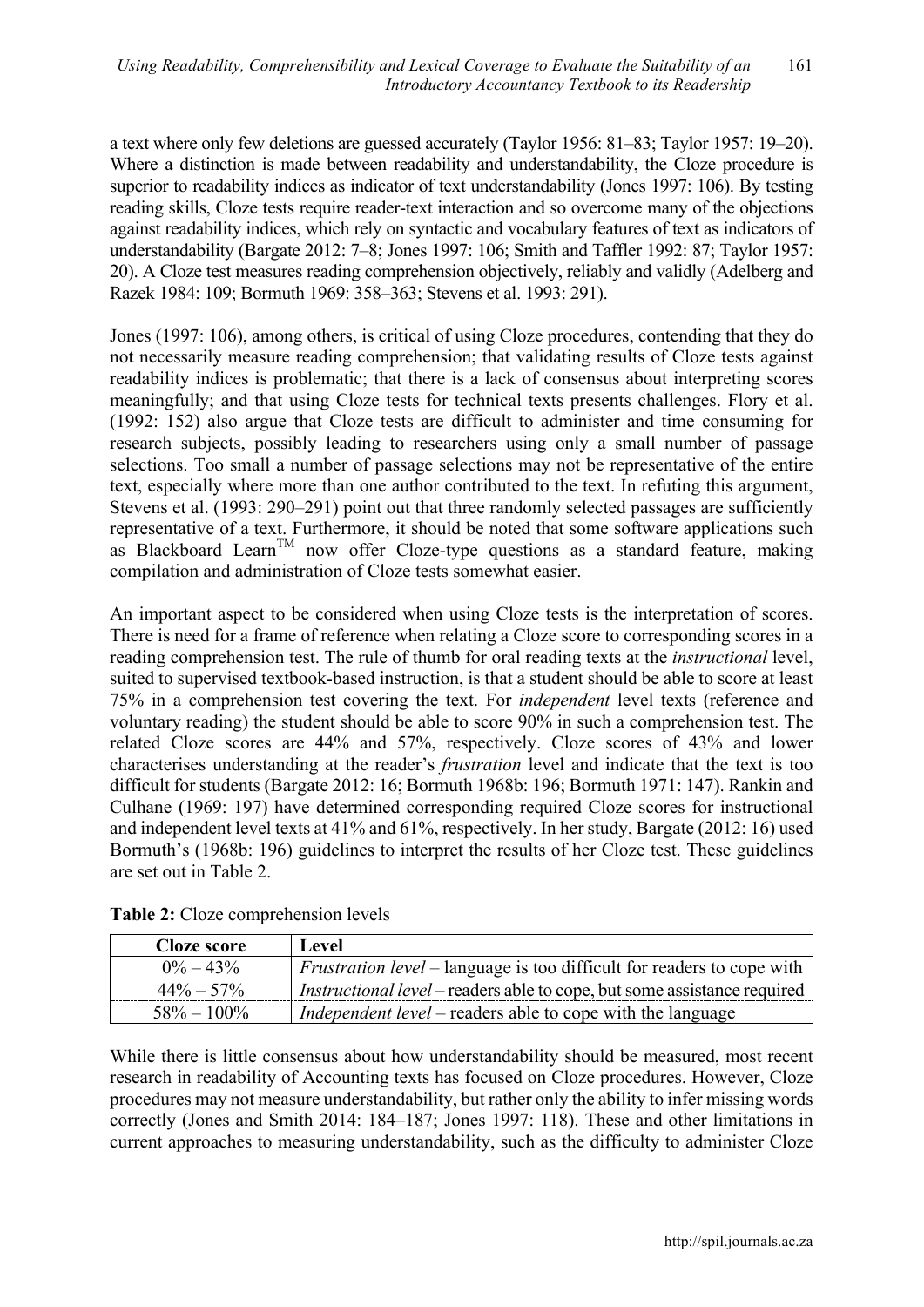procedures (Flory et al. 1992: 152), require investigation into an alternative approach to assessing understandability. Direction might be found in the consistently strong positive correlation found between vocabulary knowledge and reading comprehension, almost irrespective of the research design (Stahl 2003: 241).

#### **2.2 Vocabulary knowledge and reading comprehension**

A strong, but not necessarily causal relationship exists between vocabulary knowledge and reading comprehension (Hu and Nation 2000: 404; Qian 1999: 299), to the extent that a reader's knowledge of words used in a text is the leading predictor of the reader's ability to understand that text (Stahl 2003: 241). Laufer (2013: 869–871) indeed suggests determining the difficulty of text for a reader with reference to the proportion of words used in that text which the reader understands (lexical coverage). This could be done by measuring the reader's vocabulary size, compiling frequency lists for the textbook and then determining the reader's lexical coverage of the prescribed textbook by expressing vocabulary size as a percentage of the number of words used in the text. This is somewhat similar to the approach followed by Nation (2006: 79) and Anderson (2013: 61), although both these studies simply measure the number of word families in a text against the benchmark of 8 000 to 9 000 words established by Hu and Nation (2000: 422) as the vocabulary size required by a typical reader to be able to understand a text. If the vocabulary of the students using the textbook adequately matches the word tokens used in the selected textbook, it is likely to aid those students' understanding of the content, in the process of assisting them to improve the level of their language skills and their academic performance.

Numerous studies have found a strong positive correlation between vocabulary size and reading comprehension (Baleghizadeh and Golbin 2010: 33; Carroll, Bowyer-Crane, Duff, Hulme and Snowling 2011: 2; National Institute of Child Health and Human Development 2000: 2.12). Stahl (2003: 241) adds that this correlation is usually stronger than 90%, and that the difficulty of the words used in a text is the foremost determinant of the difficulty of that text (Stahl 2003: 246). While empirical evidence of a causal relationship between vocabulary size and reading comprehension is not yet conclusive (Lubliner and Smetana 2005: 189; National Institute of Child Health and Human Development 2000: 4.15), the body of evidence which suggests that a student's ability to comprehend a text is influenced by the size of the student's vocabulary seems to be expanding (Stanovich 1986: 379).

Vocabulary knowledge is a multi-faceted construct. Qian (2002: 514–516) surveys a number of authors' criteria for *knowing* a word in proposing four dimensions of word knowledge, namely vocabulary breadth (or size), vocabulary depth, lexicon organisation and automaticity of receptive or productive knowledge. Studies of vocabulary have primarily focused on breadth of knowledge, referring to the number of words of which the meaning is at least superficially known, and depth of word knowledge, referring to how well a word is known. Qian (1999: 299) suggests a strongly positive association and interdependence between the breadth and depth dimensions of vocabulary knowledge.

In connection with depth of word knowledge, Nation's (2001: 27) model identifies form, meaning and use as general aspects of knowing a word. In the context of second language learning, Laufer, Elder, Hill and Congdon (2004: 206–207) differentiate between four degrees of word knowledge based on two distinctions. This classification is set out in Table 3.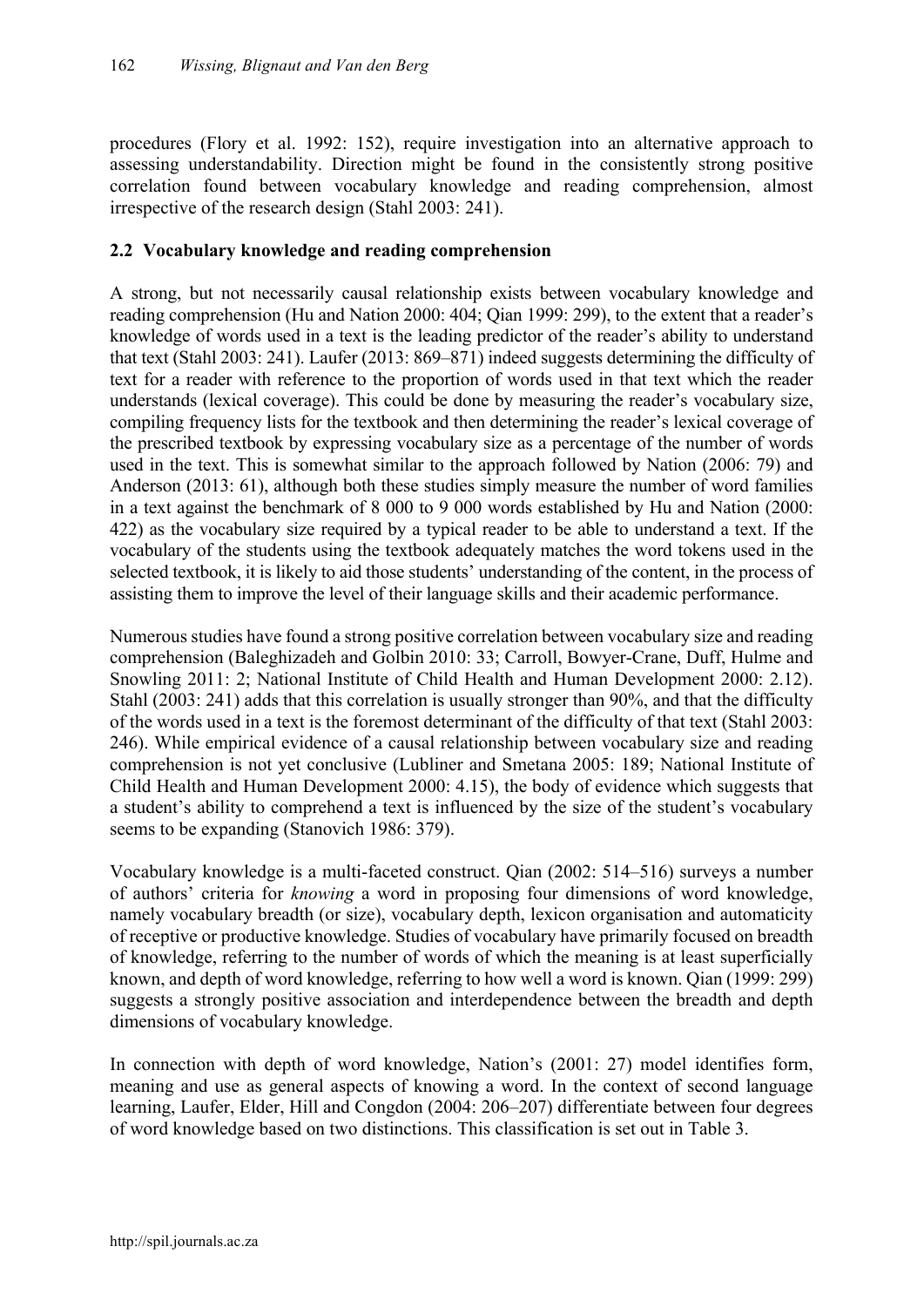|                                                                                  | Recall         | Recognition                |
|----------------------------------------------------------------------------------|----------------|----------------------------|
| Active or productive knowledge (retrieval of the<br>correct word form)           | Active recall  | Active recognition         |
| Passive or receptive knowledge (retrieval of the<br>correct meaning of the word) | Passive recall | <b>Passive recognition</b> |

|  |  | Table 3: Types of vocabulary knowledge |  |
|--|--|----------------------------------------|--|
|--|--|----------------------------------------|--|

A word is known actively (productively) when with or without a cue the correct L2 form of an L1 word can be retrieved. It is known passively (receptively) when an L2 word is provided and the L1 meaning can be retrieved. A word is recalled when its form or meaning can be provided, and recognised when its form or meaning can be selected from a set of options (Laufer et al. 2004: 206).

Research has mostly focused on the relationship between the number of words known (*breadth of vocabulary knowledge*) and reading comprehension, as it is easier to measure vocabulary breadth than to measure how well a word is known (*depth of vocabulary*). Instruments measuring breadth are better developed and perhaps as a consequence, more studies have explored the relationship between vocabulary breadth and reading comprehension (Qian 2002: 517). For practical reasons, then, this study focuses on the breadth dimension of vocabulary, hereafter referred to as vocabulary size.

Laufer and Ravenhorst-Kalovski (2010: 15–19) explain how the number of words that can be understood out of context (sight vocabulary) determines the percentage of total running words or tokens in a text that a specific reader can understand (lexical coverage). The sight vocabulary size required for sufficient lexical coverage to adequately understand a typical academic text is referred to as the lexical threshold. The threshold is probabilistic, meaning it is possible for one with a smaller sight vocabulary and consequent lexical coverage to understand the text adequately, but it is not likely.

However, adequate understanding is not a clearly defined term and may vary depending on the context. One could relate *adequate comprehension* to the level of comprehension required to achieve Cloze scores of 43% and above for *instructional* level texts and 57% and above for *independent* level texts (Bargate 2012: 16; Bormuth 1968b: 196). According to Biemiller (2001: 1), students will comprehend the meaning of a text if they understand the meanings of at least 95% of the words making up that text. Laufer (1989: 319–321) supports this estimate, while Laufer and Ravenhorst-Kalovski (2010: 15) suggest using 8 000 word families yielding 98% lexical coverage as an optimal threshold where *adequate comprehension* is meant to be synonymous with *independent comprehension.* They set 4 000 to 5 000 word families, yielding 95% coverage, as a minimal threshold where *adequate comprehension* is meant to mean *reading with some guidance and help.* Schmitt, Jiang and Grabe (2011: 26) as well as Hu and Nation (2000: 414–415) also find the 98% estimate more appropriate than 95%. In their study, Hu and Nation (2000: 414–415) defined *adequate comprehension* as the understanding required to score about 85% in a reading comprehension test using a fiction text where lexical coverage was 100%. They predict that most readers would already achieve this level of adequate unassisted comprehension where lexical coverage was 98%, which can be achieved at a probabilistic sight vocabulary threshold of 8 000 to 9 000 word families including proper nouns for written text (Hu and Nation 2000: 422; Nation 2006: 59). Regardless of whether one accepts the 95% or the 98% estimate, there certainly appears to be a strong relation between knowing the meaning of words used in a text, and comprehending that text.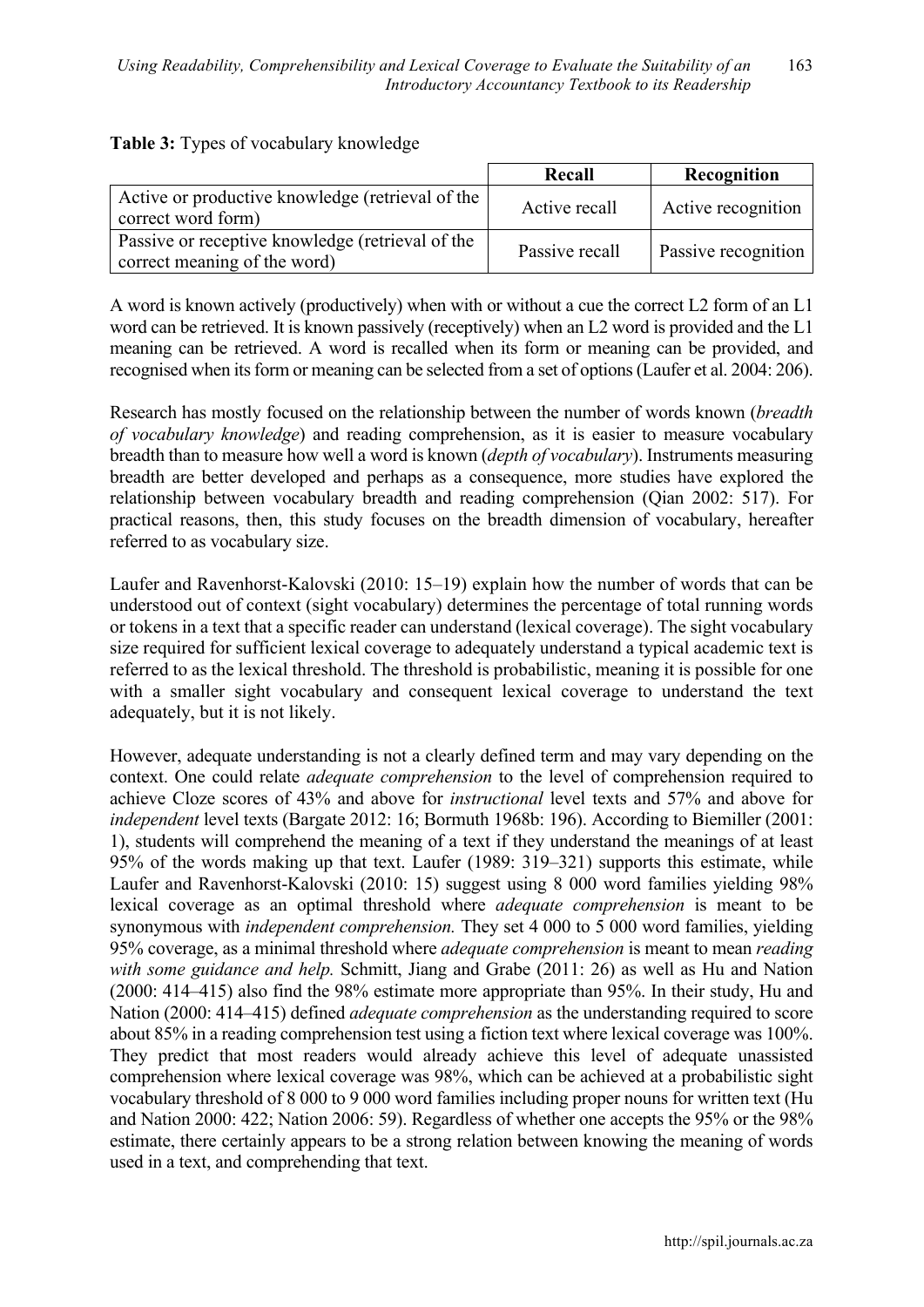Krashen's (2009: 21) input hypothesis furthermore proposes that students will improve their knowledge of a language when they are exposed to texts (input) that are just a little beyond their current ability  $(i+1)$  in that language. Krashen  $(2009: 21)$  refers to such texts as comprehensible input. Having existing knowledge of a sufficient number of words used in a text to adequately comprehend that text will allow students to derive the meaning of the unknown words from the context in which they appear. Improving vocabulary in such a way is strongly associated with improved reading comprehension. In terms of textbook selection, one could then recommend that chosen texts contain between 95% and 98% of words that are familiar to students to enable them to make meaning of the content itself, including the unknown words comprising the remaining 5% to 2% of the text.

In this section, three different approaches to evaluate the suitability of a prescribed Accountancy text book to its intended readership were discussed in detail. These approaches are (i) readability of a text as measured using a selection of readability indices; (ii) comprehensibility of the text as measured using a Cloze test; and (iii) readers' lexical coverage as determined with reference to the readers' vocabulary size and the lexis used in the text. Authors such as Davidson (2005: 59), and Smith and Taffler (1992: 93) advise against using readability indices as measures of understandability. Objections typically point out that they measure qualities of the text, and not qualities of the reader experience (Bargate 2012: 5; Chiang et al. 2008: 48–49; Sydes and Hartley 1997: 143; Sydserff and Weetman 1999: 459). Being widely accepted as measuring reading comprehension objectively, reliably and validly and with due consideration of reader qualities (Adelberg and Razek 1984: 109; Bormuth 1969: 358–363; Stevens et al. 1993: 291; Taylor 1957: 20), Cloze procedures have been touted as an alternative. A Cloze test has its own challenges, not the least of which concerns the difficulty level of administering Cloze tests (Flory et al. 1992: 152). A third alternative for determining the appropriateness of a textbook to its intended readership proposed by this article would be to match the readers' vocabulary size against the word tokens used in the prescribed textbook in an attempt to easily match reader characteristics to the challenges set to the reader by the text. This measurement, referred to as lexical coverage, has the potential to provide a more reliable yardstick with which to measure the readership's likelihood of being able to understand the meaning of the words used in the text and perhaps of the meaning of the text itself. The research methodology followed in the study is described next.

## **3. Research methodology**

This paper provides a quantitative examination of the appropriateness of a specific prescribed text in terms of its readability, understandability and lexical coverage of students in the course for which the text is prescribed. As such, the design may be considered a case study.

The tools used were selected in order to show how the experiment could be repeated, using freely available electronic tools, by researchers without expert levels of linguistic knowledge. The following tools were used for the purpose of this study:

- Readability indices available from readability-score.com (Child 2014), read-able.com (Simpson 2013) and from within Microsoft Word<sup>TM</sup>
- The Blackboard Learn<sup>TM</sup> *Fill in Multiple Blanks* question type, which allows for the construction of Cloze tests;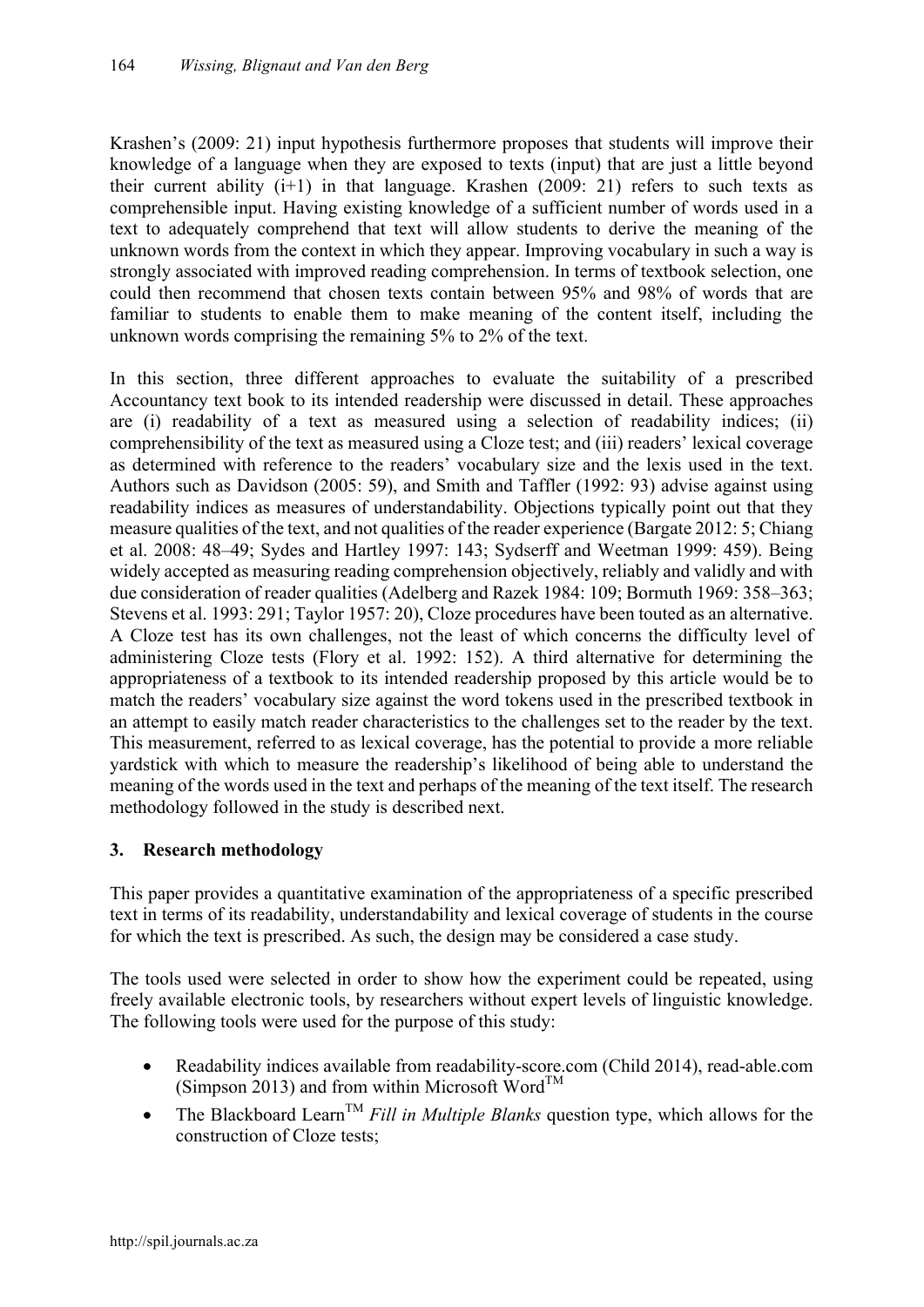- Nation's Vocabulary Size Test (VST) (Nation, Chui, Chung, Nakata, Sasao, Quero et al. 2014) accessible from my.vocabularysize.com; and
- BNC 20k vocabulary profiler (Cobb 2013), available from lextutor.ca.

# **3.1 Participants in the study**

All first-year students registered in 2013 for the National Diploma: Marketing at the TUT, with the exclusion of students registered for the extended curriculum programme, were invited to participate in the study. While *Accounting for Marketers* is a second-year subject, the first-year students were chosen as participants as the purpose of the study was to establish whether the textbook is suitable for use by students new to the subject. Second-year students might have encountered Accounting terminology in the classroom, which could have influenced test results. Participation in the study was voluntary. Students in the cohort who did not participate either chose not to participate, or were not present at the time the tests were administered.

#### **3.2 Data collection**

The assessment battery used in this study included Nation's VST (Nation and Beglar 2007), and a Cloze test based on text from the prescribed textbook. Students were allowed to complete the assessment battery at their own pace, but with an overall time limit of approximately two hours – the scheduled duration of the lecture period during which the assessments were administered. Participant results were organised and analysed according to student number. Participants were required to supply student numbers for the English Language Skills Assessment and the VST, and Blackboard Learn<sup>TM</sup>, used for administering the Cloze test, automatically captured student numbers of participants. While comparative analyses of results required participants to be individually identifiable, the results were treated confidentially.

#### **3.2.1 Passage selection**

The prescribed textbook in question – *Accounting All-in-1* (Cornelius and Weyers 2011) – is used for the course *Accounting for Marketers* at the TUT. A digital copy of the text, in Microsoft  $Word<sup>TM</sup>$  format, was obtained from the publishers. Calculation of reading indices and construction of Cloze tests were facilitated by having access to an electronic copy of the text.

To allow for a comparison of readability and understandability across all chapters and between authors, the Cloze test selections were spread across text sampled from each of the 19 chapters in the textbook. A page was randomly chosen from each chapter, and a suitable paragraph selected from the page. Passages were selected randomly to ensure a representative sampling of different levels of textual difficulty within the textbook was examined. For a passage to be suitable for inclusion in the Cloze test it had to, apart from the first and last sentences, contain approximately 40 words as eight deletions of every fifth word was required. In cases where the selected page did not contain a suitable passage, another passage from a different page was chosen.

## **3.2.2 Readability**

As previously mentioned, readability was included in the study to compare readability indices to indicators of understandability and lexical coverage as measure of readers' ability to make meaning of a text. Two readability indices were used: The Flesch Reading Ease index (FRE)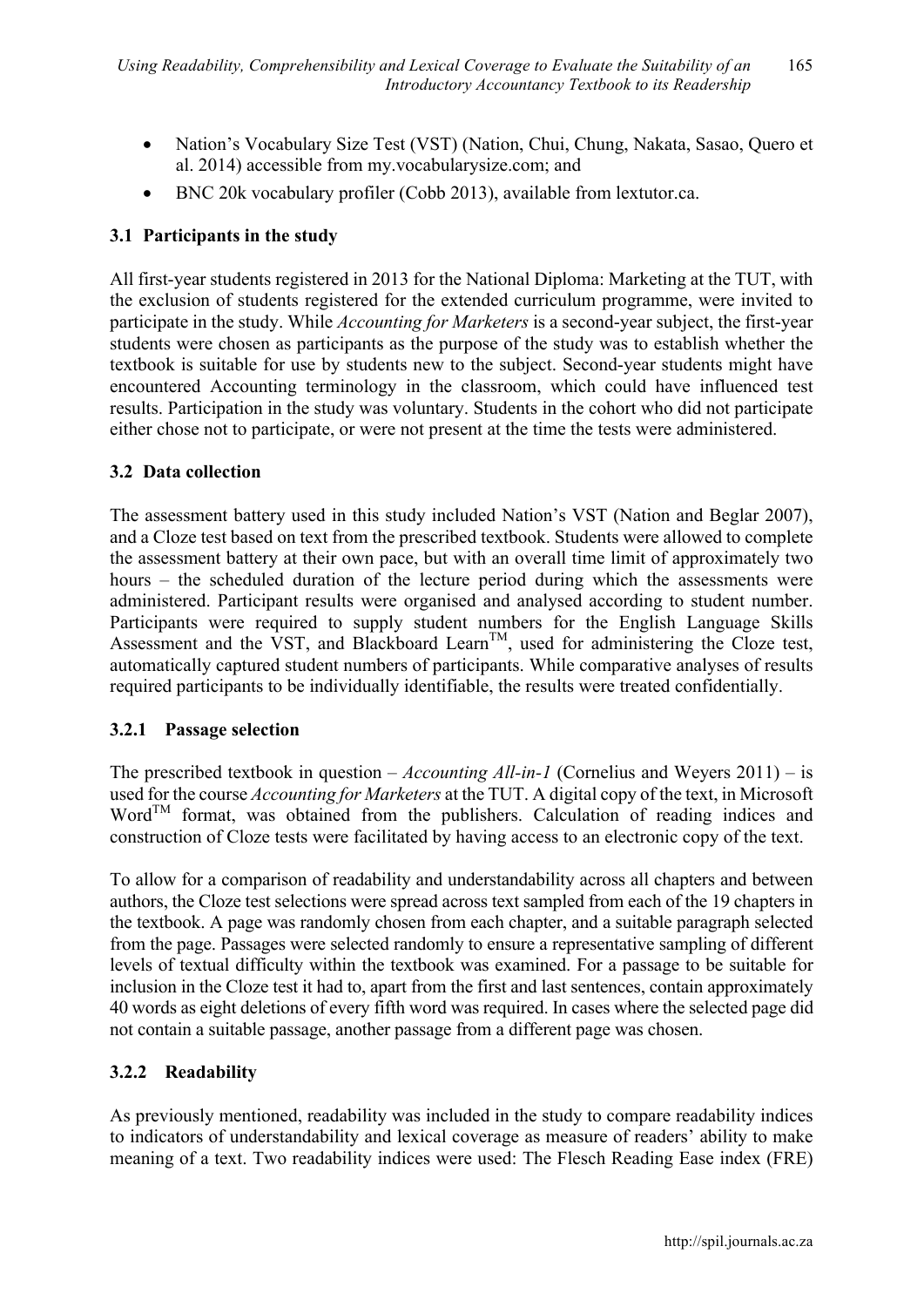and the Flesch-Kincaid Grade Level index (FKGL). These indices were chosen following earlier, but similar studies (Bargate 2012; Chiang et al. 2008; Plucinsky et al. 2009). The indices are also convenient and easy to use, one measuring instrument being an embedded functionality of Microsoft Word<sup>TM</sup>, and two others – Readability-Score.com and The Readability Test Tool – being freely available online (Child 2014; Simpson 2013). Using these two indices, readability was established for each of the 19 passages selected for the Cloze test.

In determining the indices using Microsoft Word<sup>TM</sup>, no adjustments were made to the texts. A passage was simply selected, and the indices for the selected passage calculated. When calculating the indices using Readability-Score.com and The Readability Test Tool (Child 2014; Simpson 2013), certain minor text modifications were made in order to obtain the same result from both applications. Both these online tools provide a basket containing five grade level readability indices:

- Flesch-Kinkaid Grade Level (FKGL) index;
- Gunning-Fog Score index;
- Coleman-Liau index;
- Simple Measure of Gobbledygook (SMOG) index; and
- Automated Readability index.

An average grade level is automatically calculated by both applications from these five indices. As this average grade level is available with no additional effort it is also reported in the results, as it could provide a convenient alternative measure for evaluating the readability of a text.

## **3.2.3 Understandability**

Cloze tests were chosen as measure of understandability for this study. While many questions about the validity of Cloze tests may be raised, evaluating the validity of Cloze tests and the assumptions underlying them are beyond the scope of this paper. The deletion pattern chosen – eight deletions of every fifth word from the passage selected from each of the 19 chapters – resulted in a total of 152 deletions, consistent with the number of deletions used by Bargate (2012: 13) and Baghaei (2011: 689).

The first sentence of each selected passage was left intact to provide context for the remainder of the passage (Bargate 2012: 13). A random number between one and five was used to determine the first deletion in the second sentence of the passage (Adelberg and Razek 1984: 113). Thereafter, every fifth word was deleted until eight deletions were made. Deleting every fifth word allows the greatest number of deletions possible per passage without compromising the reliability of the test. Increasing distance between deletions to more than five words has little effect on a reader's ability to restore deletions (Adelberg and Razek 1984: 113; Bargate 2012: 13; Bormuth 1968a: 432; Macginitie 1961: 129). According to Baghaei (2011: 688) more deletions per passage provide more reliable ability measures, but the ability scores themselves are not affected by the number of deletions.

The fifth word deletion pattern was only disrupted for duplicate words in the same passage (Blackboard Learn<sup>TM</sup> does not allow for duplications), proper nouns, amounts, and simple words, such as *an*, *the*, and *is*. In these cases, the immediately following word would be deleted.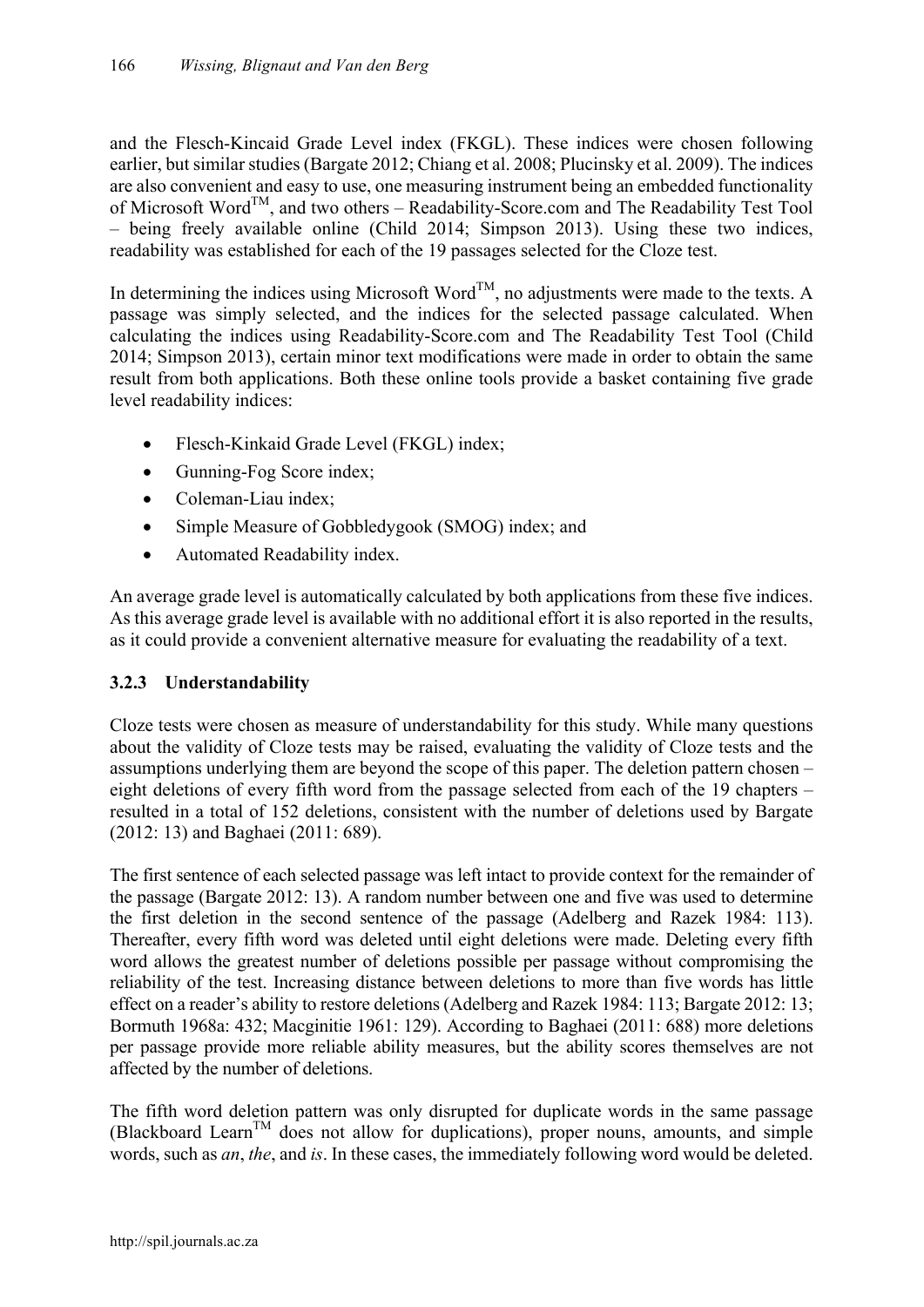The sentence following the one in which the eighth deletion occurred would be the last sentence of the passage, and would once again be left intact to provide context. A typical paragraph would look like this:

#### **Sales returns and allowances**

When customers purchase goods from a trading entity, there is always the possibility that they may not be satisfied with the goods they purchased. [(1) This] may be due to a  $[(2)$  number] of reasons; for example, the  $[(3)$  goods] may be incorrect or  $[(4)$  damaged]. The customer may then  $[(5)$  return] the goods to the [(6) entity] (sales returns). If the goods [(7) were] purchased for cash, the [(8) customer] will receive a cash refund and if the goods were purchased on credit, the customer's account will be credited by the entity. It is also possible that the customer may decide to keep the goods, albeit at a lower price (sales allowance).

In this example of a selected passage, the fifth word deletion pattern was disrupted for "a", "the", and "goods" (already selected in this passage). Word classes was not taken into account, because doing so would affect the objectivity and repeatability of the test. Furthermore, the measures used during this study was purposefully selected for not requiring specialised linguistic expertise to administer. This should make it easy for non-linguist subject matter experts to use in their own attempts to establish the suitability of texts for their own specific areas of study. Selecting every  $n^{th}$  word for deletion renders the test more objective and repeatable, and does not require specific linguistic competence.

The test was administered using the *Fill in Multiple Blanks* question type featured in the Blackboard Learn<sup>TM</sup> learning management system. When presented, deletions are replaced by evenly sized blank text boxes, which do not provide any clue to the length of deleted words (Bargate 2012: 13; Culhane 1970: 412). The Cloze scores were interpreted with reference to the levels described in Table 2: Cloze comprehension levels. Other than for minor misspellings, only exact replacements were accepted. Allowing synonyms would be cumbersome: it would require manual assessment of each test submission to evaluate whether the synonym was a suitable alternative to the exact word. An automated assessment of viable alternatives would similarly require all assessments to be examined for acceptable synonyms, so that these alternatives could be included in the software's marking rubric. However, previous studies have shown that the additional effort to allow synonyms would not lead to significantly different results (Bargate 2012: 15; Culhane 1970: 412; Hartley 2004: 931; Taylor 1957: 22).

## **3.2.4 Vocabulary size**

The instrument used in this study to measure word knowledge is the online version of Nation's VST (Nation et al. 2014). This standardised instrument reliably, accurately and comprehensively measures receptive recognition of the 14 000 most frequently used English word families in the British National Corpus (BNC), and requires a moderately developed understanding of a word's full meaning for the word to be included in the measured vocabulary size (Nation and Beglar 2007: 9, 11). The test consists of 10 multiple choice items per 1 000 word list for a total of 140 items. The score achieved is multiplied by 100 to estimate the number of known word families in the participant's vocabulary.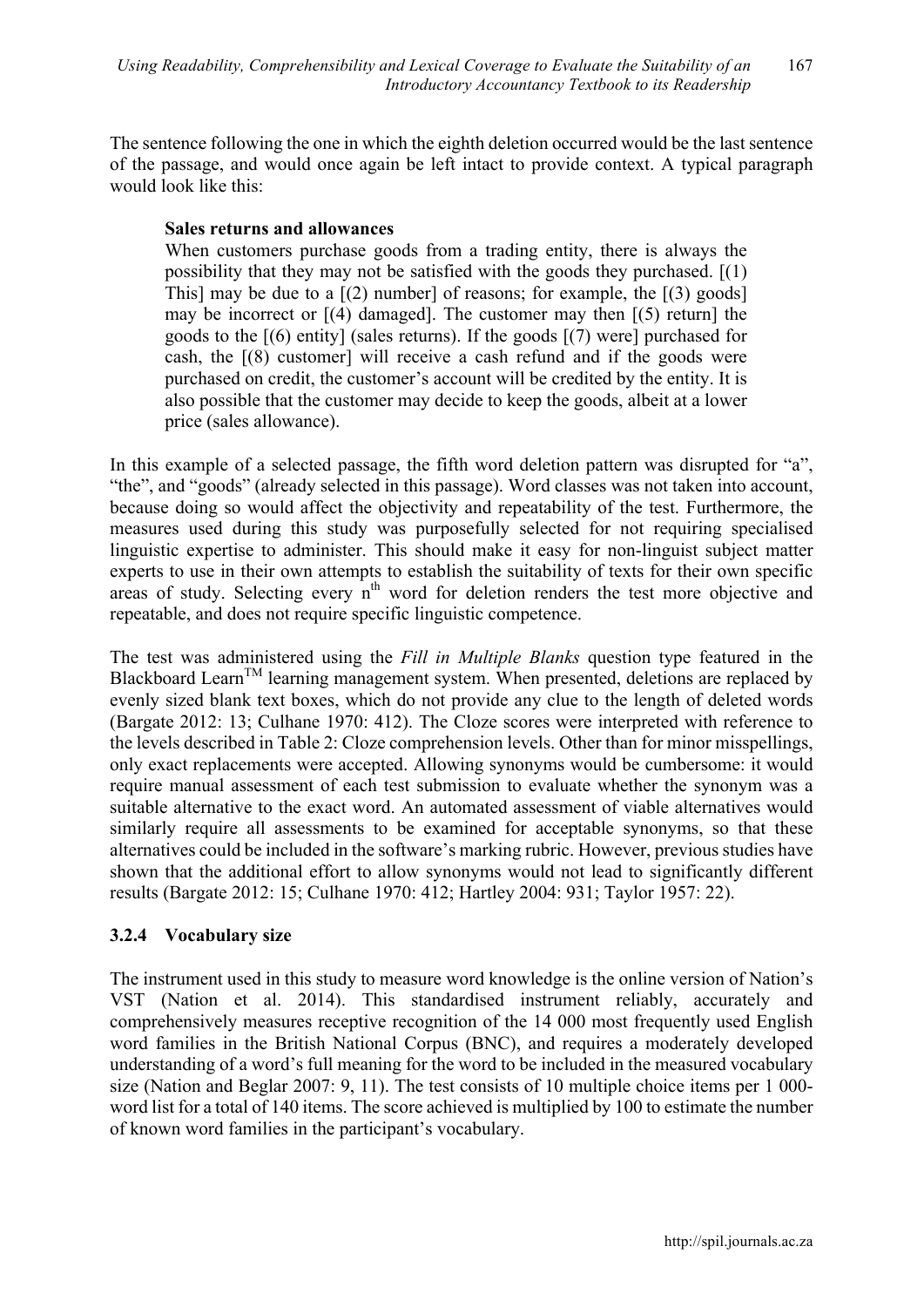Next, the number of word families used in the relevant texts were determined using a BNC 20k vocabulary profiler (Cobb 2013). The profiler produces a report of the cumulative percentage of word tokens in the text drawn from each group of thousand words in the BNC 20k list – starting from the 1 000 most frequently used words (K-1) and progressing to the 1 000 least frequently used words (K-20). The group of 1 000 words where the required 95% to 98% lexical coverage required for understanding the text is reached, indicates the approximate vocabulary size required to be able to read the text with adequate comprehension (Laufer and Ravenhorst-Kalovski 2010: 15) or independent comprehension (Hu and Nation 2000: 414–415). In order to be able to compare the readers' vocabulary size to the vocabulary required to make meaning of the text, this approach relies quite heavily on vocabulary being acquired sequentially, as Biemiller (2001: 2) suggests, from the most frequently used words to the least frequently used words.

## **4. Results and discussion**

Results obtained based on the above-mentioned measurements are reported and discussed consecutively.

# **4.1 Readability scores**

The results of the FRE, FKGL and the average score for a basket of the five other indices are shown in Table 4. The table shows the range of readability scores as well as the mean scores and standard deviation for the 19 passages. The scores were calculated using Microsoft Word<sup>TM</sup> (Legend = W), readability-score.com and read-able.com (Legend = R). The average score of the basket of readability scores calculated on readability-score.com and read-able.com is also shown. Readability of the passages are then discussed firstly with reference to FRE, then with reference to FKGL and finally with reference to the average of the basket of indices.

|                           | <b>Tool</b>   | <b>Flesch Reading Ease</b>                                               | <b>Flesch-Kinkaid Grade Level</b>         |  |  |  |  |  |
|---------------------------|---------------|--------------------------------------------------------------------------|-------------------------------------------|--|--|--|--|--|
|                           | W             | $18.3 - 64.7$                                                            | $8.7 - 18.7$                              |  |  |  |  |  |
| Range                     | R             | $17.7 - 68.2$                                                            | $9.8 - 18.9$                              |  |  |  |  |  |
|                           | <b>Basket</b> | $8.8 - 19.1$                                                             |                                           |  |  |  |  |  |
|                           | W             | 43.7 Difficult (Undergraduate)                                           | 12.2 Fairly difficult (Grades $10 - 12$ ) |  |  |  |  |  |
| Mean                      | R             | 46.2 Difficult (Undergraduate)                                           | 12.2 Fairly difficult (Grades $10 - 12$ ) |  |  |  |  |  |
|                           | <b>Basket</b> | 12.9 Fairly difficult (Grades $10 - 12$ )                                |                                           |  |  |  |  |  |
|                           | W             | 12.4                                                                     | 2.1                                       |  |  |  |  |  |
| <b>Standard deviation</b> | R             | 13.3                                                                     | 2.3                                       |  |  |  |  |  |
|                           | <b>Basket</b> | 2.5                                                                      |                                           |  |  |  |  |  |
|                           | W             | Microsoft Word <sup>TM</sup>                                             |                                           |  |  |  |  |  |
| Legends                   | R             | Reconciled readability-score.com and read-able.com                       |                                           |  |  |  |  |  |
|                           | <b>Basket</b> | Reconciled readability-score.com and read-able.com (basket of 5 indices) |                                           |  |  |  |  |  |

**Table 4:** Readability scores

When using Microsoft Word<sup>TM</sup> to determine FRE for the 19 passages, readability ranged from 64.7 (*Standard*, suitable for Grades 8 and 9 students) to 18.3 (*Very difficult*, suitable only for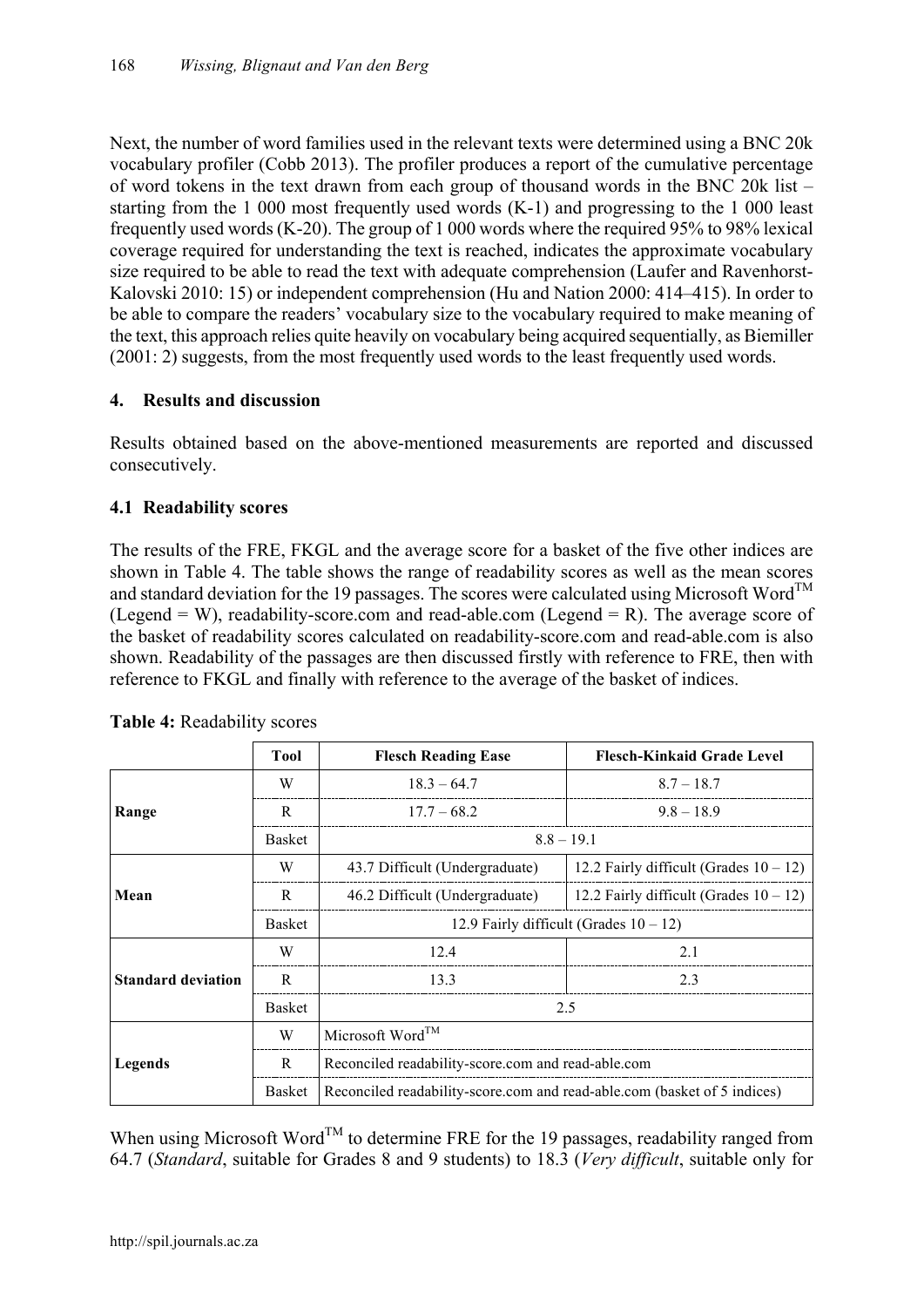postgraduate students). The average of the values was 43.7 (*Difficult*, suitable for undergraduate students) with a standard deviation of 12.4, indicating the relatively wide variability within the calculated values. Corresponding values for the 19 passages were calculated using readabilityscore.com and read-able.com, the range being from 68.2 (*Standard*, suitable for Grades 8 and 9 students) to 17.7 (*Very difficult*, suitable only for postgraduate students). The average of the values was 46.2 (*Difficult*, suitable for undergraduate students), with a standard deviation of 13.3, again indicating the relatively wide dispersion of the calculated values.

When calculating FKGL, Microsoft Word<sup>TM</sup> shows readability to range from 8.7 (*Standard*, suitable for Grades 8 and 9 students) to 18.7 (*Very difficult*, suitable only for postgraduate students). Average readability was 12.2 (*Fairly difficult*, suitable for students in Grades 10 to 12) with a standard deviation of 2.1 grade levels. Scores calculated using readability-score.com and read-able.com ranged from 9.8 (*Standard* to *Fairly difficult*, suitable for Grades 9 to 10 students) to 18.9 (*Very difficult*, suitable only for postgraduate students). Average readability was also 12.2 (*Fairly difficult*, suitable for undergraduate students), the standard deviation from mean being 2.3 grade levels.

The basket of Grade Level indices confirms the FRE and FKGL measurements. The index basket average ranges from 8.8 (*Standard*, suitable for Grades 8 and 9 students) to 19.1 (*Very difficult*, suitable only for postgraduate students) with an average readability of 12.9 (*Fairly difficult*, suitable for students in Grades 10 to 12) and a standard deviation of 2.5 grade levels.

The readability analysis seems to indicate that the prescribed textbook will be suitable to undergraduate students. There were some instances where readability measured at a *very difficult* level, suitable only for postgraduate students. In these instances some rewriting might be required to make the text more accessible to the target readership of undergraduate students. From a purely readability point of view, this rewriting would entail reducing average sentence length and using words with fewer syllables.

## **4.2 Cloze scores**

Results of the Cloze procedure test are shown in Table 5.

| $n = 58$                  | <b>Score</b>                        | Average level $(24.6\%)$              |  |  |  |
|---------------------------|-------------------------------------|---------------------------------------|--|--|--|
| Range                     | $2.0\% - 53.3\%$                    | $0\% - 43\%$ : Frustration level      |  |  |  |
| Mean                      | 24.6%                               | Language is too difficult for readers |  |  |  |
| <b>Standard deviation</b> | $13.2\%$                            | to cope with.                         |  |  |  |
| $n(44\%) = 54 (93%)$      | $n(44\% \text{ to } 56\%) = 4(7\%)$ | $n(>56\%) = 0$ (0%)                   |  |  |  |

**Table 5:** Cloze scores

As can be seen from Table 5, when reader abilities are taken into account with reference to Table 2: Cloze comprehension levels, it would appear as if the prescribed textbook is written at a level at which the vast majority of the target readership cannot make adequate meaning of the content. The mean score of 24.6% is well below what is required for readers to be able to cope with the text. Only four students would be able to cope with the content of the text if some assistance were provided – such as by a lecturer in a classroom – while the language used in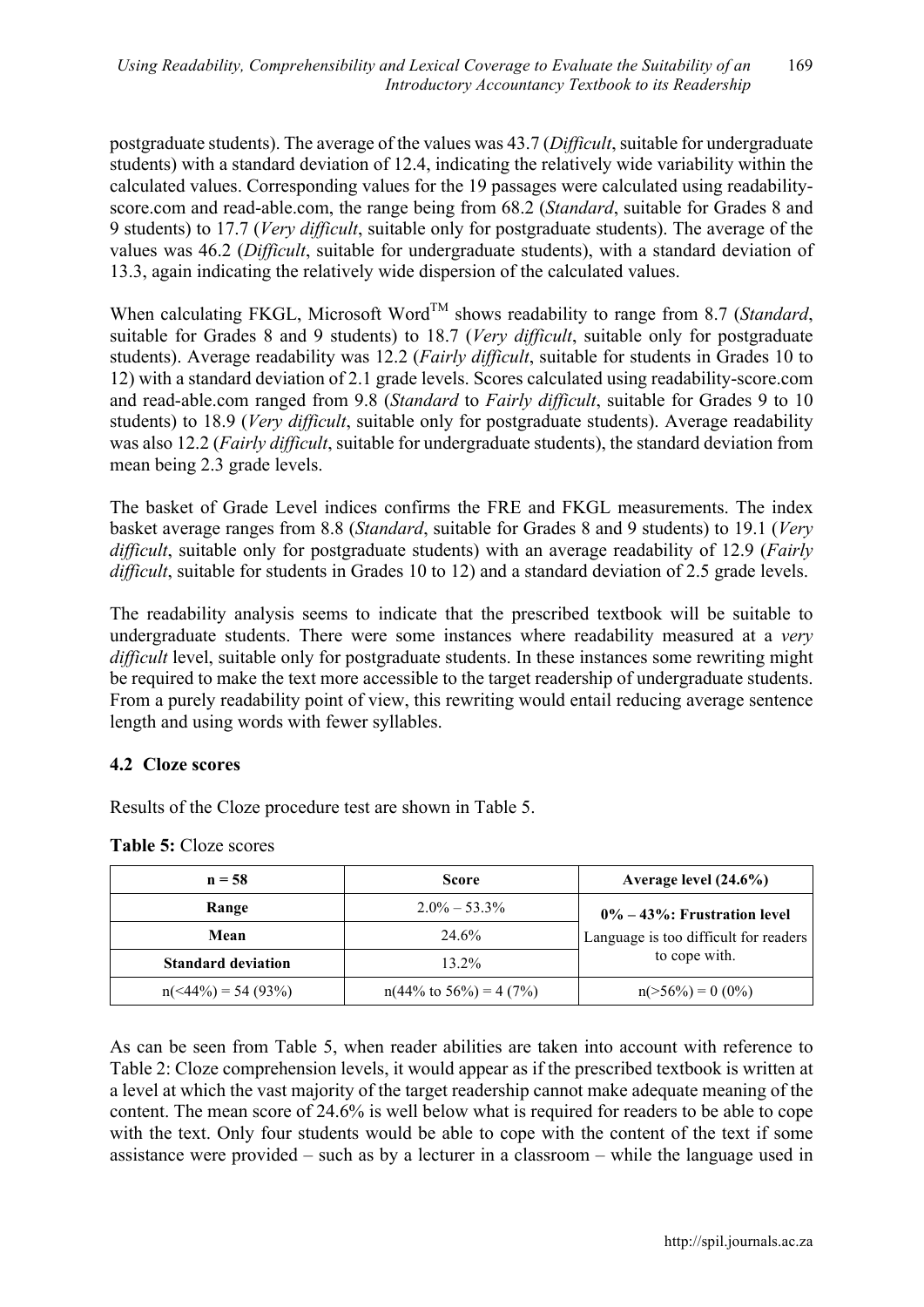the text would be too difficult for the remaining readers to cope with. None of the students tested would be able to read the text independently.

Results of the Cloze test illustrate, as a number of studies have cautioned (Sydes and Hartley 1997: 143; Sydserff and Weetman 1999: 459; Wray and Dahlia 2013: 79–84), the difficulty in attempting to establish whether a text is suitable for readers using readability measures that do not take reader characteristics into account. This difficulty with readability measures is aggravated where the intended audience does not have the reading skills normally associated with their particular grade level, as might well be the case in this study. Such an explanation would be consistent with a study by Dockrat (2007) in which she reported that only 5% of the 2007 student intake at the TUT had English literacy skills at the level of Grade 12 and above.

## **4.3 Vocabulary size**

The selected passages contained 1 781 word tokens in total. Of these words, 94.43% falls within the first 3 000 (K-1 to K-3) most used English words from the British National Corpus (BNC), while 97.58% falls within the first 4 000 (K-1 to K-4) most used words. This implies that a vocabulary size of 3 000 to 4 000 word families should be sufficient to achieve the lexical coverage of 95% and larger suggested by Biemiller (2001: 1) as being necessary to make meaning of the passages selected for the Cloze test. By the same reasoning, a vocabulary of 4 000 to 5 000 word families is required to achieve 95% coverage of the 45 776 word tokens in the book as a whole. This finding is consistent with an estimate by Laufer and Ravenhorst-Kalovski (2010: 15) of the vocabulary size required to be able to read a text "with some guidance and help".

Hu and Nation (2000: 414–415), as well as Laufer and Ravenhorst-Kalovski (2010: 15), set the lexical coverage required for independent comprehension at 98%, which in their study was achieved at a vocabulary size of 8 000 to 9 000 word families. In this study, a vocabulary size of 4 000 to 5 000 word families is required to achieve such comprehension for the Cloze passages, and 6 000 to 7 000 words for the book as a whole.

When examining the measured vocabulary sizes of the test group, the mean vocabulary size was 6 769 word families, with a standard deviation from the mean of 1 518 word families. Measured values were dispersed over a range from 4 100 families to 10 900 families. The lowest vocabulary size measured of 4 100 families should, for this book, provide the 95% coverage necessary to read the text with some assistance (Biemiller 2001: 1; Laufer and Ravenhorst-Kalovski 2010: 15), while the average vocabulary of 6 769 should provide the 98% lexical coverage required for being able to read the textbook independently (Hu and Nation 2000: 414–415).

Table 6 contains the word frequency profile for the text used in the passages selected for the Cloze test as well as for the textbook as a whole. It also shows descriptive data in respect of the VST administered during the experiment.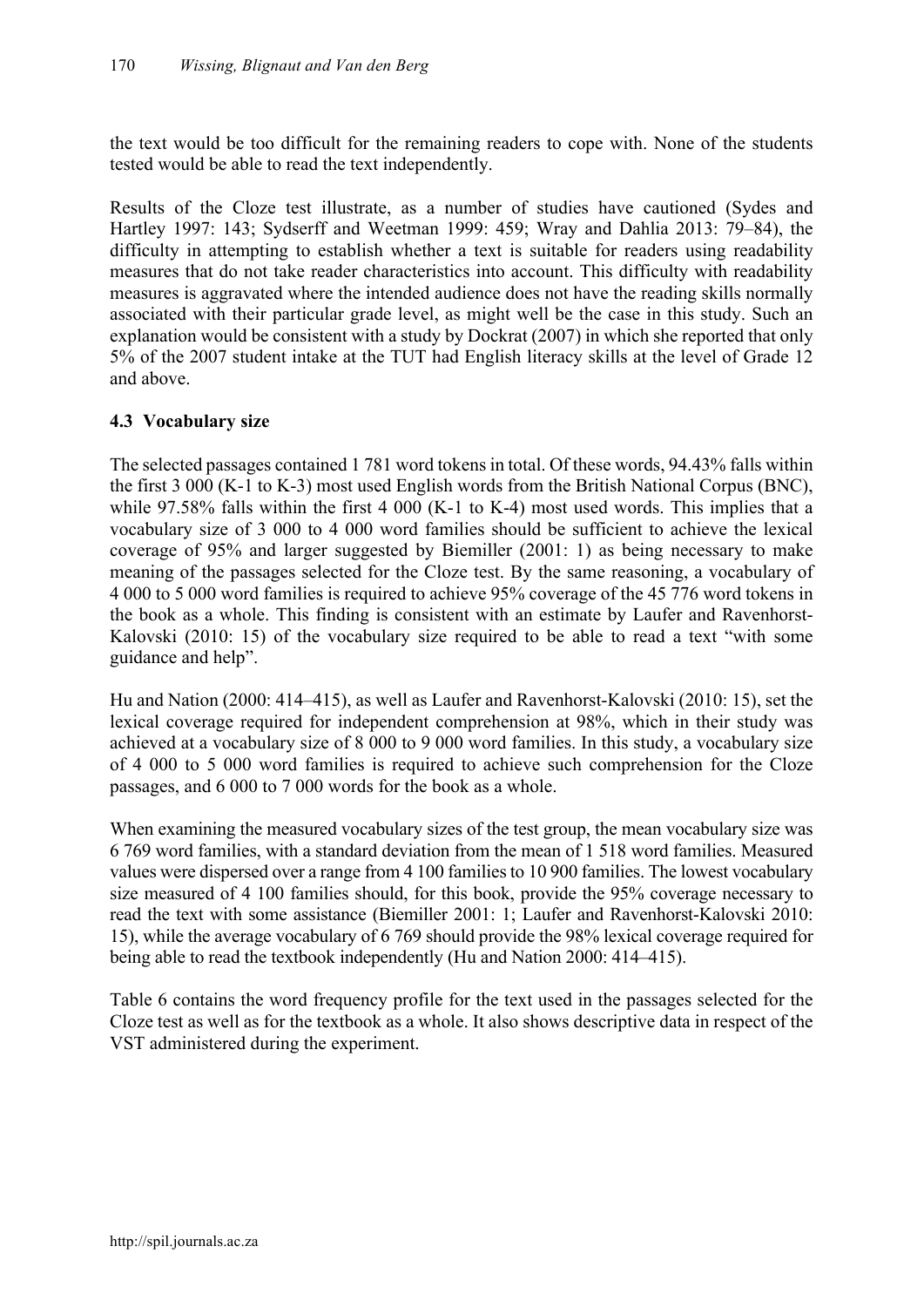| Frequency                                           |                                                                        | <b>Selected passages</b> |                     |                         |  | <b>Complete textbook</b> |                |                                           |                             |                              |                     |                                                                                                                  |                    |        |
|-----------------------------------------------------|------------------------------------------------------------------------|--------------------------|---------------------|-------------------------|--|--------------------------|----------------|-------------------------------------------|-----------------------------|------------------------------|---------------------|------------------------------------------------------------------------------------------------------------------|--------------------|--------|
| level                                               | <b>Families</b>                                                        | <b>Types</b>             |                     | Tokens (%)              |  | Cumulative<br>token %    |                | <b>Families</b>                           |                             | <b>Types</b>                 | Tokens $(\% )$      | Cumulative<br>token %                                                                                            |                    |        |
| K-1 words                                           | 231                                                                    | 303                      |                     | 1450<br>$(81.41\%)$     |  | 81.41%                   |                | 526                                       |                             | 90                           | 34 280<br>(74.89%)  | 74.89%                                                                                                           |                    |        |
| K-2 words                                           | 68                                                                     | 82                       |                     | 191<br>$(10.72\%)$      |  | 92.13%                   |                | 265                                       |                             | 385                          | 6 5 2 4<br>(14.25%) | 89.14%                                                                                                           |                    |        |
| K-3 words                                           | 24                                                                     | 26                       |                     | 41 (2.30%)              |  | 94.43%                   |                | 110                                       |                             | 129                          | 893 (1.95%)         | 91.09%                                                                                                           |                    |        |
| K-4 words                                           | 19                                                                     | 20                       |                     | 56 (3.14%)              |  |                          | 97.58%*        |                                           | 85                          |                              | 112                 |                                                                                                                  | 1701<br>$(3.72\%)$ | 94.81% |
| K-5 words                                           | 8                                                                      | 9                        |                     | $15(0.84\%)$            |  | 98.42%*                  |                | 41                                        |                             | 55                           | 777 (1.70%)         | 96.50%*                                                                                                          |                    |        |
| K-6 words                                           | $\overline{3}$                                                         | $\overline{4}$           |                     | $16(0.90\%)$            |  | 99.32%                   |                | 29                                        |                             | 33                           | 638 (1.39%)         | 97.90%                                                                                                           |                    |        |
| K-7 words                                           | $\mathbf{1}$                                                           | 1                        |                     | $2(0.11\%)$             |  | 99.43%                   |                | 15                                        |                             | 17                           | 295 (0.64%)         | 98.54%*                                                                                                          |                    |        |
| K-8 words                                           | $\mathbf{1}$                                                           | 1                        |                     | $1(0.06\%)$             |  | 99.49%                   |                | 17                                        |                             | 17                           | 43 (0.09%)          | 98.63%                                                                                                           |                    |        |
| K-9 words                                           | $\mathbf{1}$                                                           | 1                        |                     | $5(0.28\%)$             |  | 99.77%                   |                | 6                                         |                             | $\,8\,$                      | 452 (0.99%)         | 99.62%                                                                                                           |                    |        |
| K-10 words                                          |                                                                        |                          |                     |                         |  |                          |                | 6                                         |                             | 6                            | 87 (0.19%)          | 99.81%                                                                                                           |                    |        |
| K-11 words                                          |                                                                        |                          |                     |                         |  |                          |                | $\overline{3}$                            | 3                           |                              | $4(0.01\%)$         | 99.82%                                                                                                           |                    |        |
| K-12 words                                          | $\mathbf{1}$                                                           | 1                        |                     | $1(0.06\%)$             |  | 99.83%                   |                | $\overline{3}$                            |                             |                              | $13(0.03\%)$        | 99.85%                                                                                                           |                    |        |
| K-13 words                                          |                                                                        |                          |                     |                         |  |                          |                |                                           | 1                           |                              | $1(0.00\%)$         | 99.85%                                                                                                           |                    |        |
| K-14 words                                          |                                                                        |                          |                     |                         |  |                          | $\overline{2}$ |                                           | $\overline{2}$              |                              | $2(0.00\%)$         | 99.86%                                                                                                           |                    |        |
| K-15 words                                          |                                                                        |                          |                     |                         |  |                          |                |                                           |                             |                              |                     |                                                                                                                  |                    |        |
| K-16 words                                          |                                                                        |                          |                     |                         |  |                          |                | $\mathbf{1}$                              |                             | $\mathbf{1}$                 | $5(0.01\%)$         | 99.87%                                                                                                           |                    |        |
| K-17 words                                          |                                                                        |                          |                     |                         |  |                          |                | $\mathbf{1}$                              |                             | $\mathbf{1}$                 | $3(0.01\%)$         | 99.87%                                                                                                           |                    |        |
| K-18 words                                          |                                                                        |                          |                     |                         |  |                          |                |                                           |                             |                              |                     |                                                                                                                  |                    |        |
| K-19 words                                          |                                                                        |                          |                     |                         |  |                          |                |                                           |                             |                              |                     |                                                                                                                  |                    |        |
| K-20 words                                          |                                                                        |                          |                     |                         |  |                          |                |                                           |                             |                              |                     |                                                                                                                  |                    |        |
| Off-list<br>words                                   | 3                                                                      | 3                        |                     | 3(0.17%)                |  | 100.00%                  |                | 16                                        |                             | 16                           | 58 (0.13%)          | 100.00%                                                                                                          |                    |        |
| <b>Totals</b>                                       | 360                                                                    | 445                      |                     | 1781<br>$(100\%)$       |  |                          |                | 1127                                      |                             | 879                          | 45 776<br>$(100\%)$ |                                                                                                                  |                    |        |
|                                                     |                                                                        |                          |                     |                         |  |                          |                | Vocabulary size test $(n = 42)$           |                             |                              |                     |                                                                                                                  |                    |        |
| Vocabulary<br>size                                  | 5 000 to<br>4 000 to<br>5 000 words<br>6 000 words                     |                          |                     | 6 000 to<br>7 000 words |  | 7 000 to<br>8 000 words  |                | 8 000 to<br>9 000 words                   | 9 000 to<br>10 000<br>words | 10 000 to<br>11 000<br>words |                     |                                                                                                                  |                    |        |
| <b>Distribution</b>                                 | $n = 3$                                                                |                          | $n = 11$<br>$n = 9$ |                         |  |                          |                | $n = 12$<br>$n = 5$<br>$n = 2$<br>$n = 0$ |                             |                              |                     |                                                                                                                  |                    |        |
| Mean<br>Range<br><b>Std.</b> deviation              | 6 769 word families<br>$4100 - 10900$ word families<br>1 518 from mean |                          |                     |                         |  |                          |                |                                           |                             |                              |                     |                                                                                                                  |                    |        |
| $\ast$<br>passages and for the textbook as a whole. |                                                                        |                          |                     |                         |  |                          |                |                                           |                             |                              |                     | Percentages in bold indicate at what K-level the 95% and 98% coverage levels are achieved, both for the selected |                    |        |

Table 6: Word frequencies and vocabulary sizes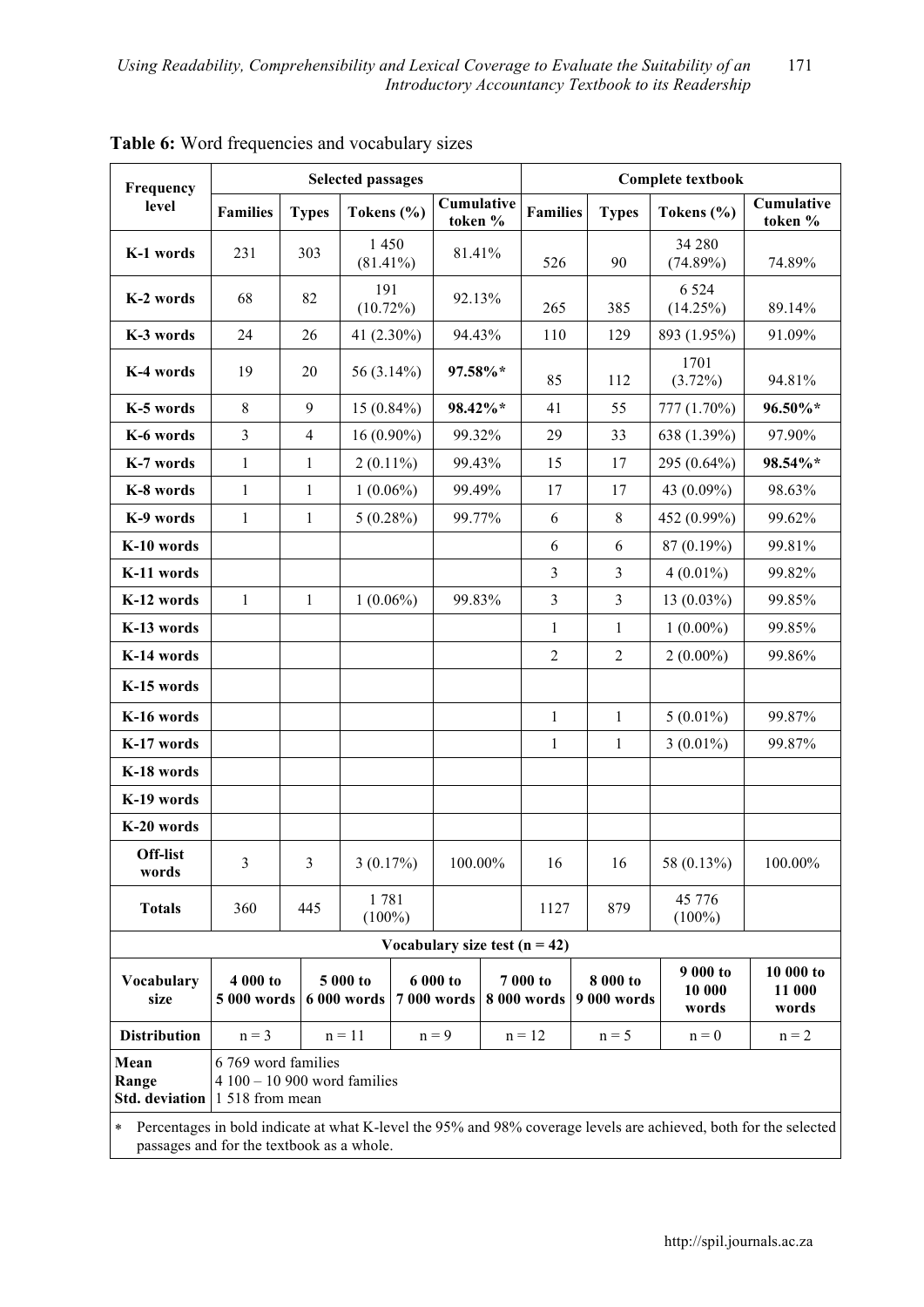The results of matching readers' vocabulary size to the vocabulary used in a text as indicator of the ability of readers to adequately comprehend that text, produced unexpected results. According to the results of this test, the textbook is suitable for the intended readership, perhaps with some support from lecturers. This largely contradicts the results of the Cloze test, which found the text to be too difficult for its intended readership. A possible explanation comes from a more detailed analysis of the vocabulary size test results, as indicated in Table 7.

| Vocabulary size test $(n = 42)$ |             |       |       |       |       |          |       |       |       |          |          |                                    |        |                |        |
|---------------------------------|-------------|-------|-------|-------|-------|----------|-------|-------|-------|----------|----------|------------------------------------|--------|----------------|--------|
| Frequency<br>level              |             | $K-1$ | $K-2$ | $K-3$ | $K-4$ | $K-5$    | $K-6$ | $K-7$ | $K-8$ | $K-9$    | $K-10$   | −<br>$\overline{\phantom{0}}$<br>× | $K-12$ | 13<br>$\bf{V}$ | $K-14$ |
| Mean %                          |             | 78.1  | 71.4  | 67.4  | 60.0  | 60.0     | 44.0  | 40.7  | 52.9  | 34.0     | 31.9     | 35.5                               | 41.0   | 23.8           | 32.1   |
|                                 | Low         | 30    | 30    | 10    | 10    | $\theta$ | 10    | 10    | 20    | $\theta$ | $\theta$ | $\theta$                           | 10     | 10             | 10     |
| Range                           | <b>High</b> | 90    | 100   | 100   | 90    | 100      | 80    | 70    | 100   | 80       | 70       | 90                                 | 60     | 50             | 70     |
| <b>Std.</b> deviation           |             | 13.0  | 20.3  | 21.8  | 21.0  | 22.7     | 18.7  | 15.6  | 18.3  | 16.9     | 16.7     | 20.0                               | 11.7   | 7<br>11.       | 16.7   |

**Table 7:** Vocabulary size per thousand words

This table shows the average percentage of words known by participants for every grouping of 1 000 words from the first 14 000 most frequently used words from the BNC (K-1 to K-14). It also shows the lowest and highest percentage achieved per 1 000 words, and the standard deviation per 1 000 words. Strongly sequential vocabulary acquisition would be indicated by high average word knowledge for early groups of 1 000 most used words from the BNC, and low average word knowledge for the later groups. From this table it seems as if the vocabulary size of the test group does not display the strong evidence of being sequentially acquired that Biemiller (2001: 2) has found. While more words are known from the more frequently used groupings, the highest average percentage of known words per grouping of 1 000 words is 78.1%, which is well short of the 95% to 98% required for adequate comprehension (Biemiller 2001: 2; Hu and Nation 2000: 414–415; Laufer and Ravenhorst-Kalovski 2010: 15). The progression is also not linear. For example, K-8 shows a larger average word knowledge than K-6 and K-7.

Ideally, the three measures used in this study to establish readers' ability to make meaning of a text would have provided congruence in their results. Unfortunately, this proved not to be the case. The study did not find a definitive approach to establishing the comprehensibility of a text book. However, the results provided indication of the possible direction future studies have to take in order to provide congruence between measures of readability and understandability, as indicators of readers' ability to understand a text. These are discussed in the following section.

## **5. Limitations of the study and areas for further research**

Readability indices were determined with reference to grade levels established in the USA. These grade levels might not be appropriate to levels generally encountered in the context in which this study was conducted, where students do not necessarily possess the ELS normally expected for a specific grade level. Research should be undertaken to establish grade levels more appropriate to the context of the study (Dockrat 2007: 11).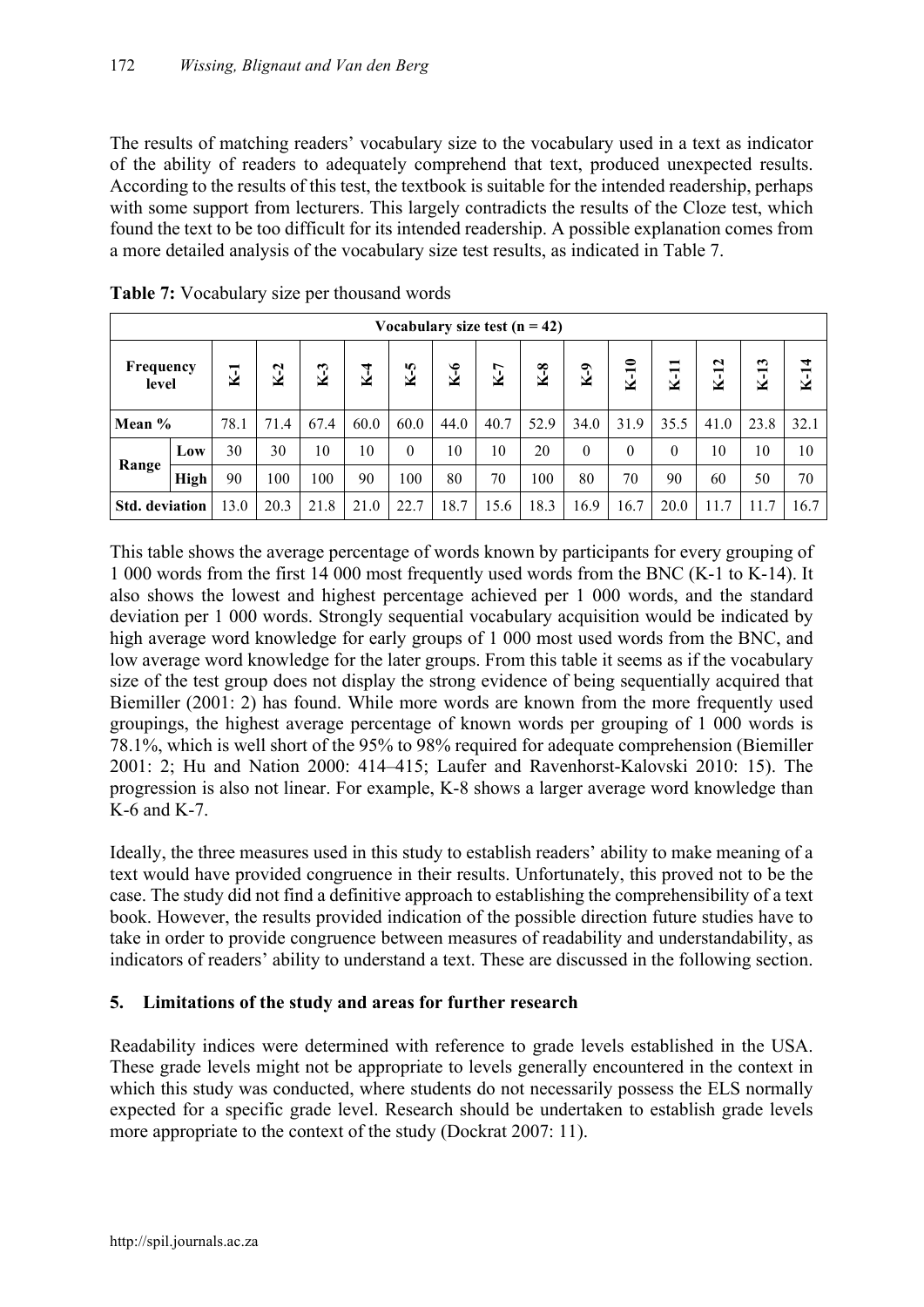A relatively small sample size (n: Cloze tests=58; n: VST=42), selected from only one subject at one University of Technology was used in the study. The study should be undertaken using a larger sample from a more diverse readership of the textbook to improve the generalisability of the research findings related to the Cloze test and the VST.

A number of participants, when completing the Cloze test, filled in meaningless answers (e.g. *kk*, or *ergtt*) for some of the deletions. While this could be interpreted as the student legitimately not knowing the specific answer, it could also be an indication of the participant wanting to get the test over and done with without really trying to guess the correct word. If the latter explanation is the case, it would have an impact on the validity of the test results.

In line with previous studies (Adelberg and Razek 1984: 113; Bargate 2012: 13; Bormuth 1968a: 432), this study has followed the practice of deleting every fifth word when developing the Cloze procedures test. This practice traces its origin back to a study by Macginitie (1961: 129), confirmed by Alderson (1979), who found little positive effect of a context – the distance between deletions – of more than about five words. However, a context of five words is achieved by deleting every sixth word. Using a context of five words might have improved the results of the Cloze tests. A future study of this nature could be conducted to assess the impact of using a deletion rate of every sixth word.

This study did not show the strong sequential order in which vocabulary is acquired that Biemiller (2001: 2) has found. The order in which English vocabulary is acquired by students similar to the participants in this study should be investigated. Once this sequence is established, a future study using readers' vocabulary size as predictor of readers' ability to understand a text might be of great value.

## **6. Conclusion**

The usefulness of textbooks to students is conditional upon the students' ability to understand the contents of those textbooks (Smith and Taffler 1992: 84; Snyman 2004: 15). The present study examined three measurements viz. readability indices, comprehensibility and lexical coverage for their usefulness to gauge the suitability of a prescribed text to its intended readers' abilities.

The results of this study were contradictory in that two measures – readability and vocabulary size – point to the textbook being appropriate to its intended readership of undergraduate students newly entering into higher education while the third measure – understandability – seems to indicate that the readership may be reading the textbook at their frustration level – ideally a textbook should allow for independent study (Bormuth 1968b: 196).

It is unsurprising that results should differ between readability measures on the one hand and understandability measures on the other hand, as they measure different things. Readability formulae measure qualities of text, while understandability measures reflect reader characteristics, specifically the readers' ability to interact meaningfully with text (Jones 1997: 105). Furthermore, readability formulae such as the Flesch formulae were developed about 70 years ago in the USA (Flesch 1948: 221), while the population in this study are South Africans with poor English literacy skills (Dockrat 2007: 11). The specific readability formulae used might therefore not be valid in the South African context.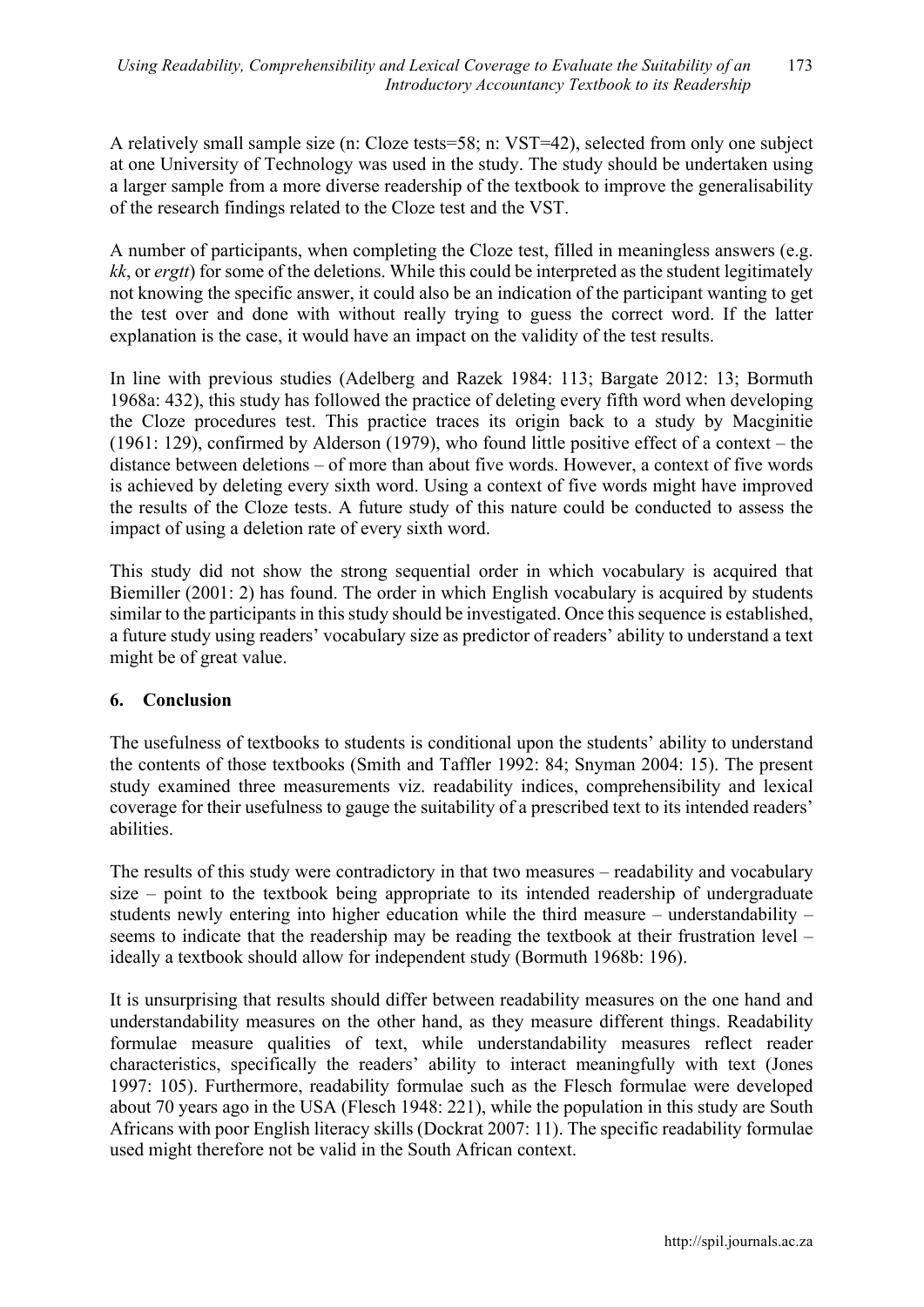However, one would have expected a closer match between the results of the assessment of suitability of a text to the intended readership when using understandability and lexical coverage, as both these measures are determined with reference to reader characteristics. The discrepancy can possibly be explained by the fact that general vocabulary acquisition for the test group, outlined in Table 7, was not as strongly sequential in the order that Biemiller (2001: 2) suggests, resulting in a vocabulary measurement which does not strongly predict lexical coverage of the text sufficient for adequate comprehension.

It might be more appropriate to use a vocabulary size test made up of test items drawn from the word families used in the specific text, rather than a test of general vocabulary size such as Nation's VST (Nation et al. 2014). The lexical coverage of a text determined for a specific student might then more closely reflect students' understanding of the meaning of that text. This should be investigated in a further study. Further investigation into the order in which vocabulary is acquired by participants from similar contexts as in this study should also be considered, as a clearer understanding of this order would enable authors to better suit vocabulary used in textbooks to the vocabulary of target readers. It could also be worthwhile to conduct a comparative study for a given text between a Cloze test and a comprehension test standardised for readers such as the participants in this study. Such a comparison might give indication of the validity of a Cloze test for use in similar contexts as measure of understandability of the text.

That vocabulary acquisition did not seem to occur in the same strong sequential order as previously believed for this group of participants, has important implications for classroom practice. Attention should be paid to direct priming vocabulary instruction of not only the Academic Word List and subject-specific jargon, but also, to a larger extent than previously considered necessary, of K1 and K2 words. Such an approach to expanding vocabulary would assist readers to gain better lexical coverage of the lexis used in their prescribed text books, and aid them in improving their understanding of the content thereof.

## **References**

Adelberg, A.H. and J.R. Razek. 1984. The Cloze procedure: a methodology for determining the understandability of accounting textbooks. *The Accounting Review* 59(1): 109–122.

Alderson, J.C. 1979. The effect on the doze test of changes in deletion frequency. *Journal of Research in Reading* 2(2): 108–119.

Anderson, M. 2013. *The Readability and Usability of Building User Guides*. Wellington, NZ: Victoria University – Master (Building Science)).

Baghaei, P. 2011. Do C-Tests with Different Number of Gaps Measure the Same Construct? *Theory and Practice in Language Studies* 1(6): 688–693.

Baleghizadeh, S. and M. Golbin. 2010. The effect of vocabulary size on reading comprehension of Iranian EFL learners. *Linguistic and Literary Broad Research and Innovation* 1(2): 33–46.

Bargate, K. 2012. The readability of managerial accounting and financial management textbooks. *Meditari Accountancy Research* 20(1): 4–20.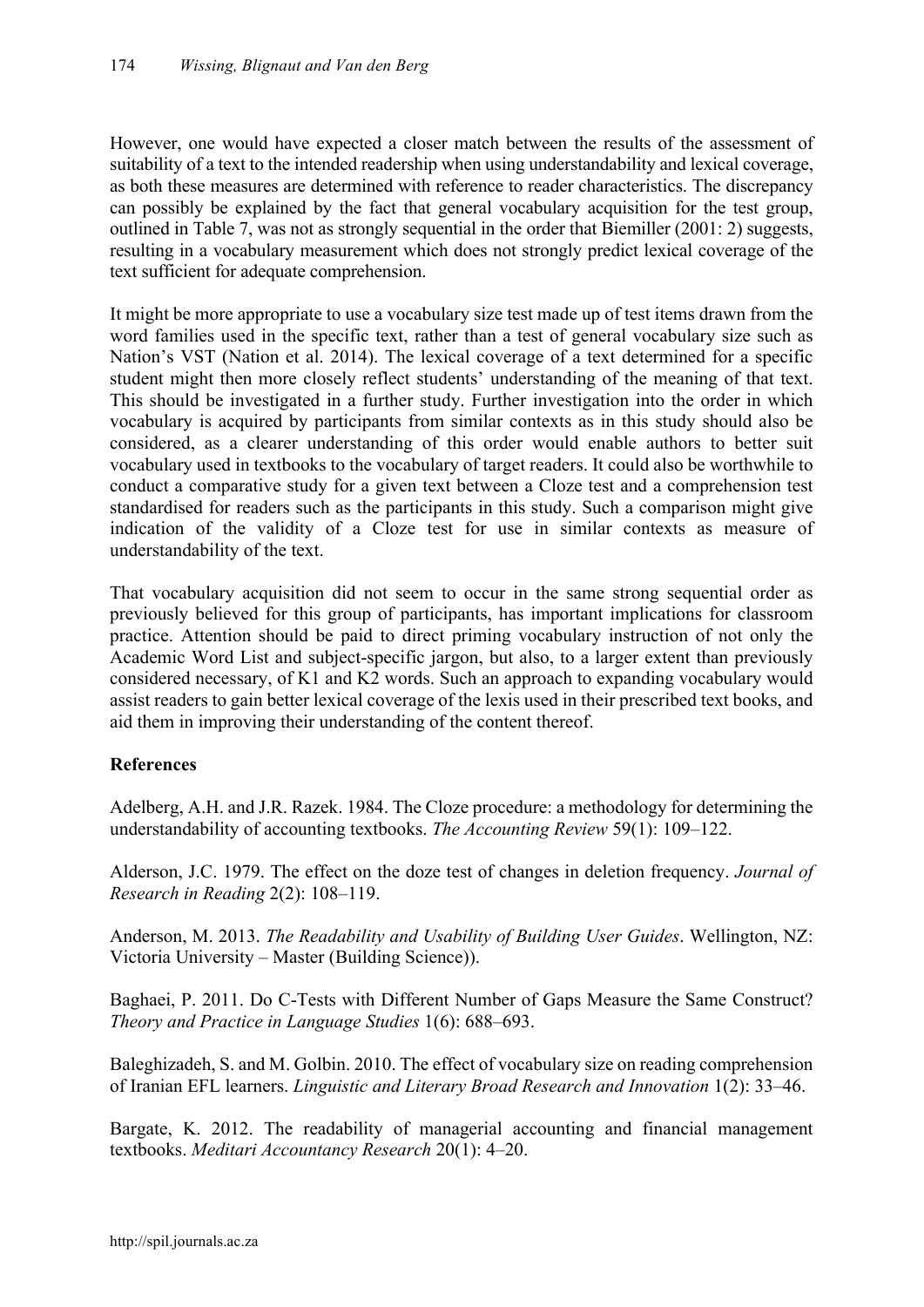Biemiller, A. 2001. Teaching Vocabulary: Early, Direct, and Sequential. *American Educator*  25. Available online: http://www.aft.org/newspubs/periodicals/ae/spring2001/biemiller.cfm (Accessed 6 January 2012).

Bormuth, J.R. 1968a. The Cloze Readability Procedure. *Elementary English* 45(4): 429–436.

Bormuth, J.R. 1968b. Cloze Test Readability: Criterion Reference Scores. *Journal of Educational Measurement* 5(3): 189–196.

Bormuth, J.R. 1969. Factor Validity of Cloze Tests as Measures of Reading Comprehension Ability. *Reading Research Quarterly* 4(3): 358–365.

Bormuth, J.R. 1971. *Development of Standards of Readability: Toward a Rational Criterion of Passage Performance*. *Final Report.* Illinois: University of Chicago.

Carroll, J.M., C. Bowyer-Crane, F.J. Duff, C. Hulme and M.J. Snowling. 2011. Theoretical Framework: Foundations of Learning to Read. In J.M. Carroll, C. Bowyer-Crane, F.J. Duff, C. Hulme and M.J. Snowling. *Developing Language and Literacy: Effective Intervention in the Early Years*. Chichester, UK: John Wiley and Sons, Ltd. pp. 1–16).

Chiang, W.-C., T.D. Englebrecht, T.J. Phillips Jr and Y. Wang. 2008. Readability of financial accounting principles textbooks. *The Accounting Educators' Journal* 18(2008): 48–80.

Child, D. 2014. *Readability-Score.com*. Available online: https://readability-score.com/ (Accessed 24 April 2014).

Cline, T.A. 1972. Readability of Community College Textbooks. *Journal of Reading* 16(1): 33–37.

Cobb, T. 2013. *The Compleat Web VP!* Available online: http://www.lextutor.ca/vp/bnc/ (Accessed 24 April 2014).

Cornelius, L. and M. Weyers, M. 2011. *Accounting All-in-1*. 2nd ed. Johannesburg: LexisNexis.

Courtis, J.K. 1995. Readability of annual reports: Western versus Asian evidence. *Accounting, Auditing and Accountability Journal* 8(2): 4–17.

Culhane, J.W. 1970. CLOZE Procedures and Comprehension. *The Reading Teacher* 23(5): 410–464.

Davidson, R.A. 2005. Analysis of the complexity of writing used in accounting textbooks over the past 100 years. *Accounting Education* 14(1): 53–74.

Davison, A. and R.N. Kantor. 1982. On the failure of readability formulas to define readable texts: A case study from adaptations. *Reading Research Quarterly* 17(2): 187–209.

De Vos, M. and S. Raepsaet. 2010. *Taalkundige Analyse van de Complexiteit in Accountinghandboeken*. Gent: University of Gent – Masters in Business Economics.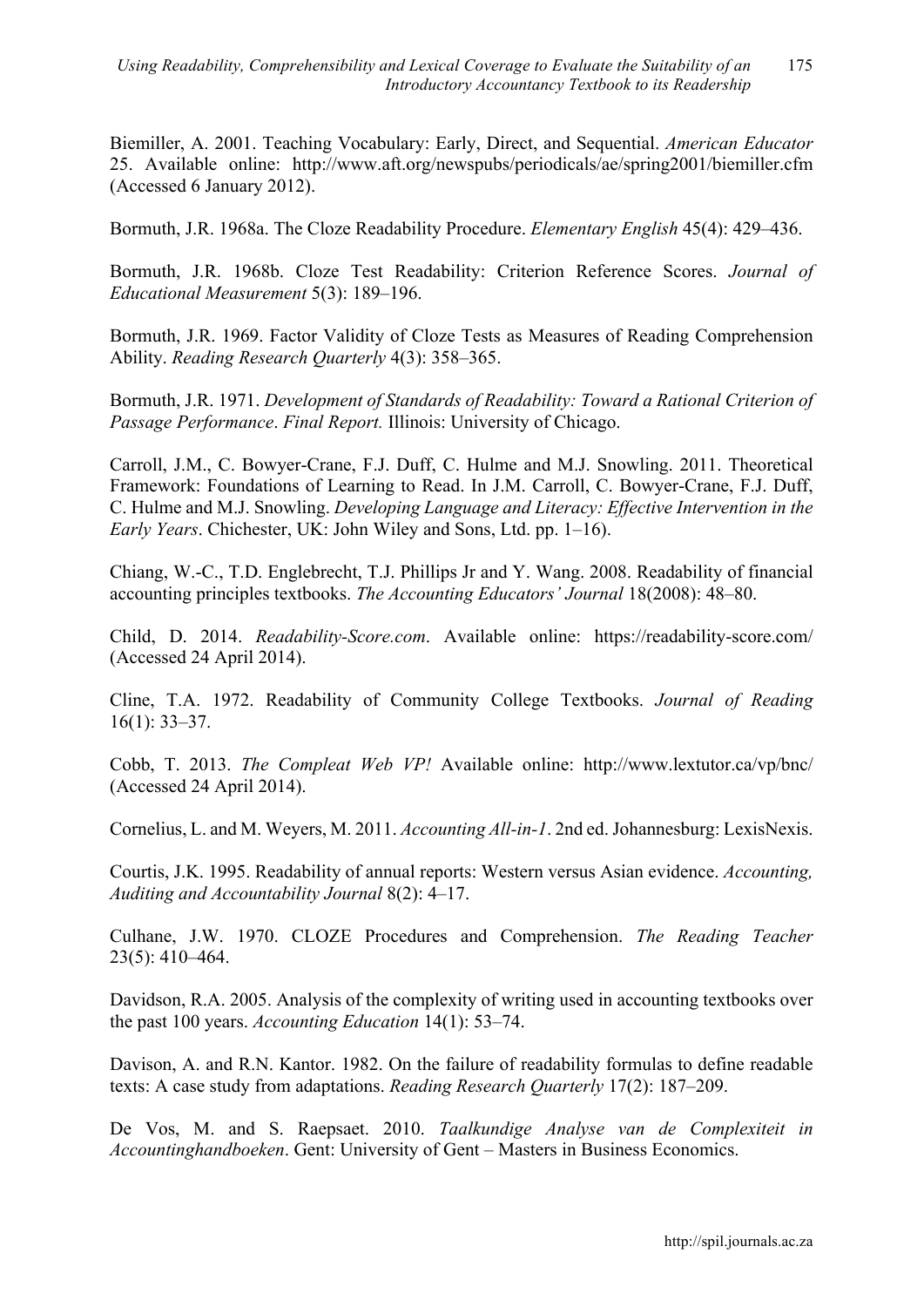Dockrat, S.Y. 2007. *Language Profile: January 2007 Intake* (Internal Presentation). Pretoria: Tshwane University of Technology.

Flesch, R. 1948. A new readability yardstick. *Journal of Applied Psychology* 32(3): 221–233.

Flory, S.M., T.J. Phillips Jr and M.F. Tassin. 1992. Measuring readability: A comparison of accounting textbooks. *Journal of Accounting Education* 10(1): 151–161.

Fry, E.B. 1989. Reading Formulas: Maligned but Valid. *Journal of Reading* 32(4): 292–297.

Hartley, J. 2004. Designing instructional and informational text. In M. Spector, M.D. Merrill, J. Elen and M.J. Bishop (Eds.) *Handbook of research on educational communications and technology*. pp. 917–945.

Hu, H.-C.M. and P. Nation. 2000. Unknown Vocabulary Density and Reading Comprehension. *Reading in a Foreign Language* 13(1): 403–430.

Jones, J.J. 2011. Enhancing Student Learning: An Examination of the Student Use of Textbooks in Financial Accounting. *American Journal of Business Education* 4(1): 29–36.

Jones, M. and M. Smith. 2014. Traditional and alternative methods of measuring the understandability of accounting narratives. *Accounting, Auditing and Accountability Journal* 27(1): 183–208.

Jones, M.J. 1997. Methodological themes: Critical appraisal of the Cloze procedure's use in the accounting domain. *Accounting, Auditing and Accountability Journal* 10(1): 105–128.

Kincaid, J.P., R.P. Fishburne Jr, R.L. Rogers and B.S. Chissom. 1975. *Derivation of new readability formulas* (automated readability index, fog count and Flesch reading ease formula) for navy enlisted personnel: DTIC Document.

Klare, G.R. 1974. Assessing Readability. *Reading Research Quarterly* 10(1): 62–102.

Krashen, S.D. 2009. *Principles and Practice in Second Language Acquisition*. Available online: http://sdkrashen.com/Principles\_and\_Practice/index.html. (Accessed 5 October 2011)

Laufer, B. 1989. What percentage of text-lexis is essential for comprehension. In C. Laurén and M. Nordman (Eds.) *Special language: From humans thinking to thinking machines.* pp. 316–323.

Laufer, B. 2013. Lexical Thresholds for Reading Comprehension: What They Are and How They Can Be Used for Teaching Purposes. *TESOL Quarterly* 47(4): 867–872.

Laufer, B., C. Elder, K. Hill and P. Congdon. 2004. Size and strength: do we need both to measure vocabulary knowledge? *Language testing* 21(2): 202–226.

Laufer, B. and G. Ravenhorst-Kalovski. 2010. Lexical threshold revisited: Lexical text coverage, learners' vocabulary size and reading comprehension. *Reading in a Foreign Language* 22(1): 6.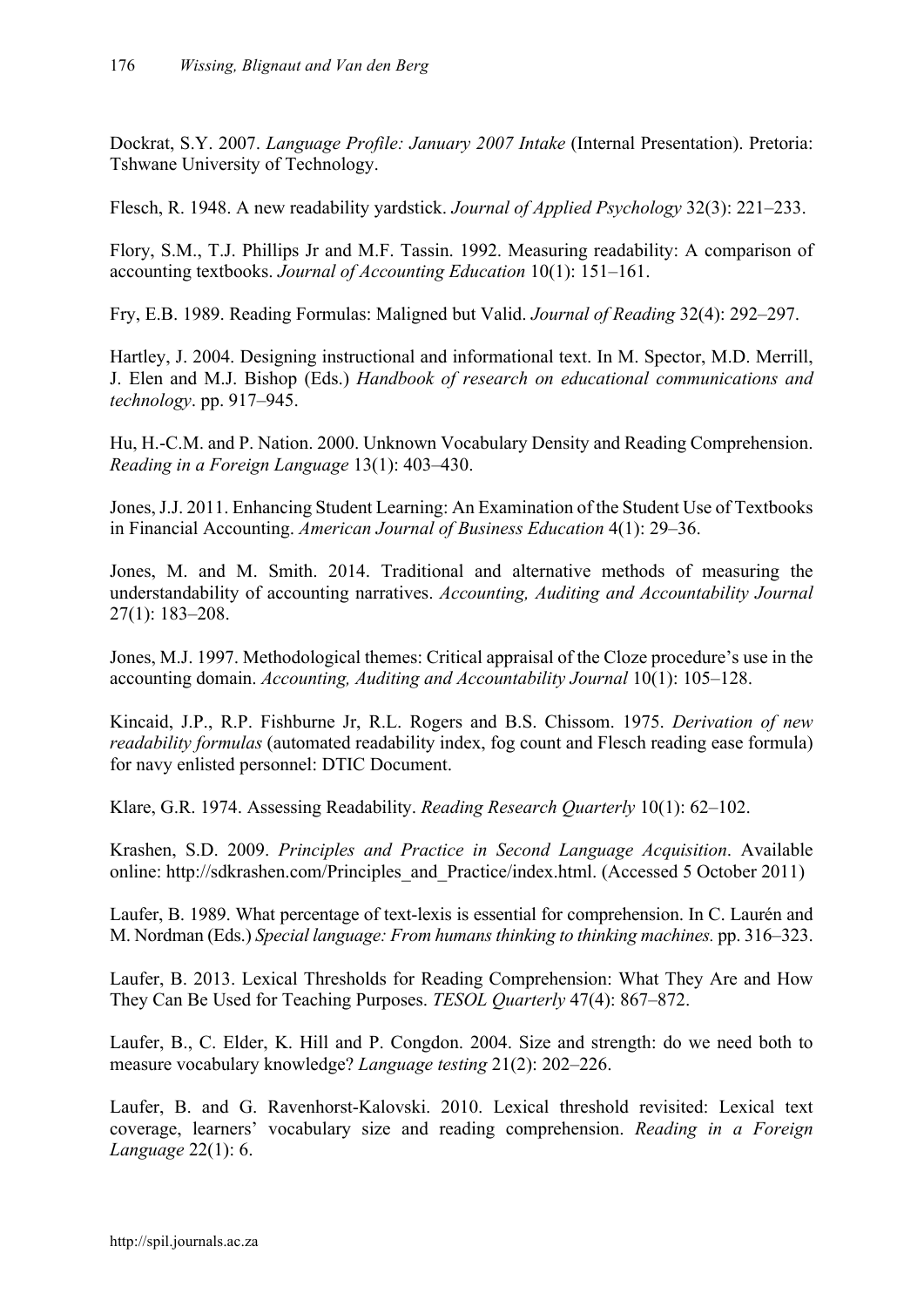Lee, S. and N. French. 2011. The readability of academic papers in the Journal of Property Investment and Finance. *Journal of Property Investment and Finance* 29(6): 693–704.

Lubliner, S. and L. Smetana. 2005. The Effects of Comprehensive Vocabulary Instruction on Title I Students' Metacognitive Word-Learning Skills and Reading Comprehension. *Journal of Literacy Research* 37(2): 163–200.

Macginitie, W.H. 1961. Contextual Constraint in English Prose Paragraphs. *The Journal of Psychology* 51(1): 121–130.

McConnell, C. and D.W. Paden. 1983. Readability: Blind Faith in Numbers? *Journal of Economic Education* 14(1): 65–71.

McFall, R. 2005. Electronic textbooks that transform how textbooks are used. *The Electronic Library* 23(1): 72–81.

McLaughlin, G.H. 1969. SMOG Grading-a New Readability Formula. *Journal of Reading* 12(8): 639–646.

Meyer, B.J. 2003. Text coherence and readability. *Topics in Language Disorders* 23(3): 204–224.

Nation, I. 2001. *Learning vocabulary in another language*. Ernst Klett Sprachen.

Nation, I. 2006. How large a vocabulary is needed for reading and listening? *Canadian Modern Language Review/La revue canadienne des langues vivantes* 63(1): 59–82.

Nation, P. and D. Beglar. 2007. A vocabulary size test. *The Language Teacher* 31(7): 9–13.

Nation, P., J. Chiu, T. Chung, T. Nakata, Y. Sasao, B. Quero, et al. 2014. *VocabularySize.com*. Available online: http://my.vocabularysize.com/ (Accessed 24 April 2014).

National Institute of Child Health and Human Development. 2000. *Report of the National Reading Panel. Teaching children to read: An evidence-based assessment of the scientific research literature on reading and its implications for reading instruction*. Washington, DC.

Peterson, E.A. 1982. *A Study of the Relationship of Academic Achievement in Accounting Course to the Readability of Required Textbooks and the Reading Ability of Two-year Accounting Students*. Oregon: Oregon State University – PhD.

Phillips, B.J. and F. Phillips. 2007. Sink or Skim: Textbook Reading Behaviors of Introductory Accounting Students. *Issues in Accounting Education* 22(1): 21–44.

Plucinsky, K.J., J. Olsavsky and L. Hall. 2009. Readability of Introductory Financial and Managerial Accounting Textbooks. *Academy of Educational Leadership Journal* 13(4): 119–127.

Qian, D.D. 1999. Assessing the Roles of Depth and Breadth of Vocabulary Knowledge in Reading Comprehension. *Canadian Modern Language Review* 56(2): 282.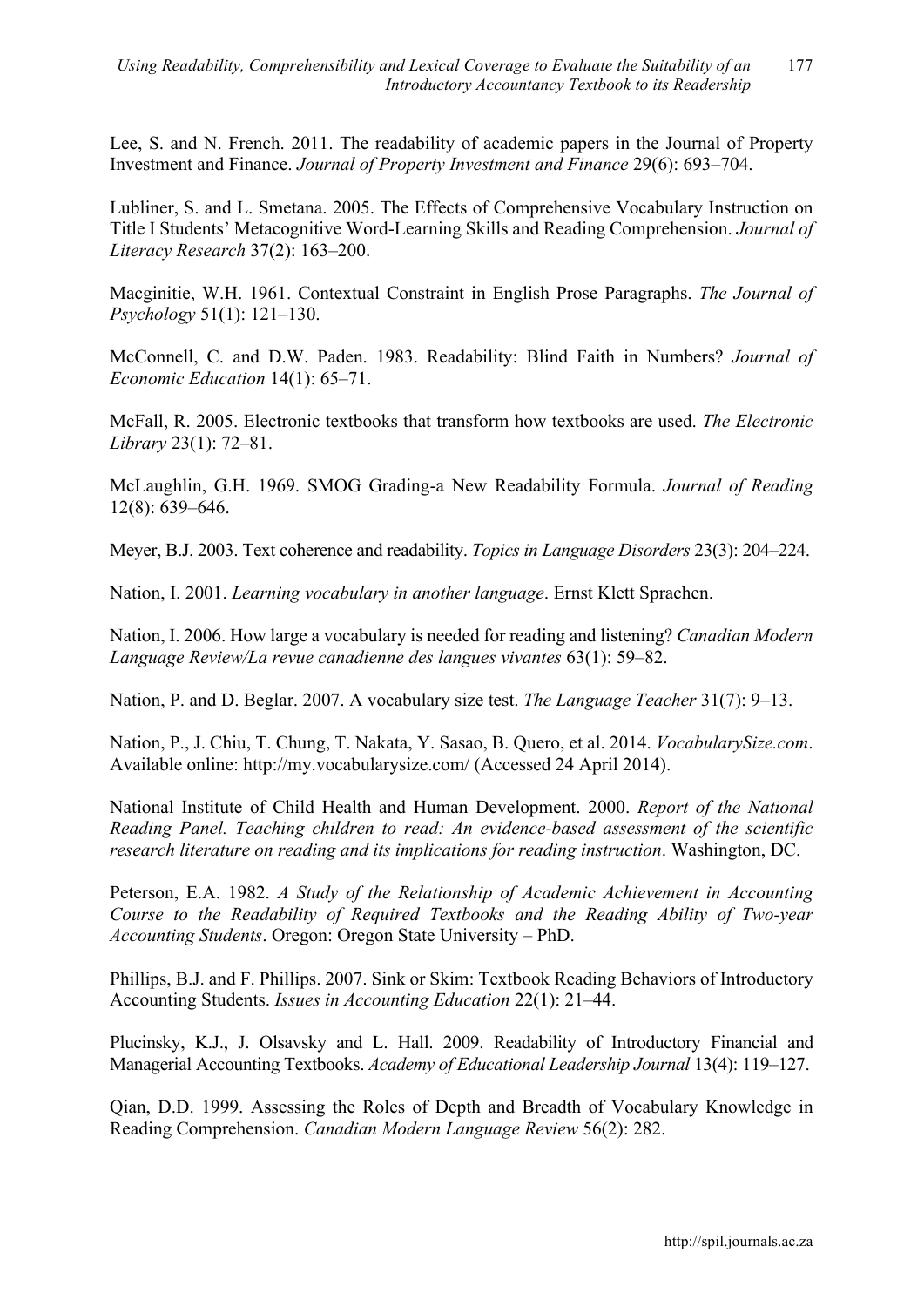Qian, D.D. 2002. Investigating the Relationship Between Vocabulary Knowledge and Academic Reading Performance: *An Assessment Perspective. Language Learning* 52(3): 513–536.

Rankin, E.F. and J.W. Culhane. 1969. Comparable Cloze and Multiple-Choice Comprehension Test Scores. *Journal of Reading* 13(3): 193–198.

Razek, J.R., G.A. Hosch, and D. Pearl. 1982. Readability of Accounting Textbooks. *The Journal of Business Education* 58(1): 23–26.

Schmitt, N., X. Jiang and W. Grabe. 2011. The percentage of words known in a text and reading comprehension. *The Modern Language Journal* 95(1): 26–43.

Shuptrine, F.K. and E.M. Moore. 1980. Even After the Magnuson-Moss Act of 1975, Warranties Are Not Easy to Understand. The Journal of Consumer Affairs 14(2): 394.

Simpson, D. 2013. *The Readability Test Tool*. Available online: http://read-able.com/ (Accessed 24 April 2014).

Smith, K.J. and J.J. DeRidder. 1997. The selection process for accounting textbooks: general criteria and publisher incentives–a survey. *Issues in Accounting Education* 12(2): 367–384.

Smith, M. and R. Taffler. 1992. Readability and understandability: different measures of the textual complexity of accounting narrative. *Accounting, Auditing and Accountability Journal*  5(4): 84–98.

Snyman, M.E. 2004. Using the printed medium to disseminate information about psychiatric disorders. *South African Psychiatry Review* 7(4): 15–20.

Spinks, N. and B. Wells. 1993. Readability: A textbook selection criterion. *Journal of Education for Business* 69(2): 83–87.

Stahl, S.A. 2003. Vocabulary and Readability: How Knowing Word Meanings Affects Comprehension. *Topics in Language Disorders* 23(3): 241–247.

Stanovich, K.E. 1986. Matthew Effects in Reading: Some Consequences of Individual Differences in the Acquisition of Literacy. *Reading Research Quarterly* 21(4): 360–407.

Stevens, K.C., K.T. Stevens and W.P. Stevens. 1993. A response to "measuring readability: A comparison of accounting textbooks". *Journal of Accounting Education* 11(2): 287–292.

Stevens, K.T., K.C. Stevens and W.P. Stevens. 1992. Measuring the Readability of Business Writing: The Cloze Procedure Versus Readability Formulas. *Journal of Business Communication* 29(4): 367–382.

Sydes, M. and J. Hartley. 1997. A Thorn in the Flesch: Observations on the Unreliability of Computer-Based Readability Formulae. *British Journal of Educational Technology* 28(2): 143–145.